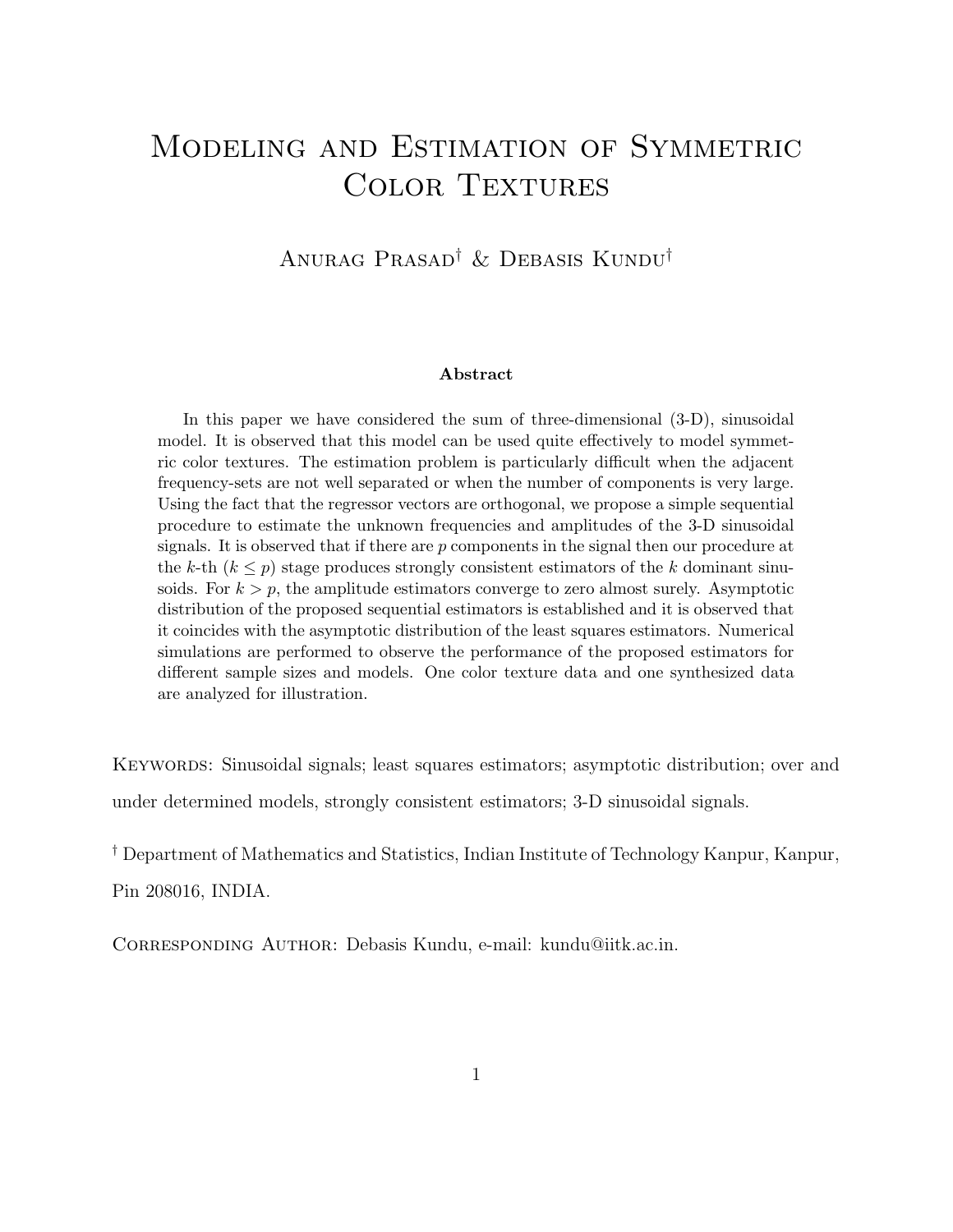### 1 INTRODUCTION

We consider the following problem;

$$
y(m, n, s) = \sum_{k=1}^{p} \left( A_k^0 \cos(m\lambda_k^0 + n\mu_k^0 + s\nu_k^0) + B_k^0 \sin(m\lambda_k^0 + n\mu_k^0 + s\nu_k^0) \right) + X(m, n, s); \tag{1}
$$

where  $m = 1, ..., M$ ;  $n = 1, ..., N$  and  $s = 1, ..., S$ . Here the amplitudes  $A_k^0$  and  $B_k^0$  are such that  $A_k^{0^2} + B_k^{0^2}$  $k_k^{0^2} \neq 0$ , the frequencies  $\lambda_k^0$ ,  $\mu_k^0$ ,  $\nu_k^0 \in (0, \pi)$  for  $k = 1, \ldots, p$ , and they are distinct. The error random variables  $X = \{X(m, n, s); 1 \le m \le M, 1 \le n \le N, 1 \le s \le S\}$  are from a stationary random field with mean zero and a finite variance. The explicit assumptions on the random field  $X$  will be given in the next section. The problem is to estimate the unknown parameters  $A^0 = (A_k^0)_{1 \le k \le p}$ ,  $B^0 = (B_k^0)_{1 \le k \le p}$ ,  $\lambda^0 = (\lambda_k^0)_{1 \le k \le p}$ ,  $\mu^0 = (\mu_k^0)_{1 \le k \le p}$  and  $\nu^0 = (\nu_k^0)_{1 \leq k \leq p}$  given an observed sample  $\{y(m, n, s); \quad m = 1, \dots, M, \quad n = 1, \dots, N, \quad s = 1, \dots, s\}$  $1, \ldots, S$ .

Several two-dimensional (2-D) models under various assumptions on error have been used to describe gray-scale textures. Zhang and Mandrekar [17], Kundu and Gupta [8] considered the following model;

$$
y(m, n) = \sum_{k=1}^{p} [A_k^0 \cos(m\lambda_k^0 + n\mu_k^0)] + X(m, n)
$$

where  $\{X(m,n); 1 \leq m \leq M, 1 \leq n \leq N\}$  are assumed to be independent and identically distributed  $(i.i.d)$  random variables. Kundu and Nandi [9] used a simple generalization of the above model as;

$$
y(m,n) = \sum_{k=1}^{p} [A_k^0 \cos(m\lambda_k^0 + n\mu_k^0) + B_k^0 \sin(m\lambda_k^0 + n\mu_k^0)] + X(m,n),
$$
 (2)

where the additive error  $X(m, n)$  is assumed to be from a stationary random field. For some related work the readers are referred to Bansal *et al.* [1], Francos *et al.* [2], Mitra and Stoica [10], Rao et al. [13] and the references cited therein.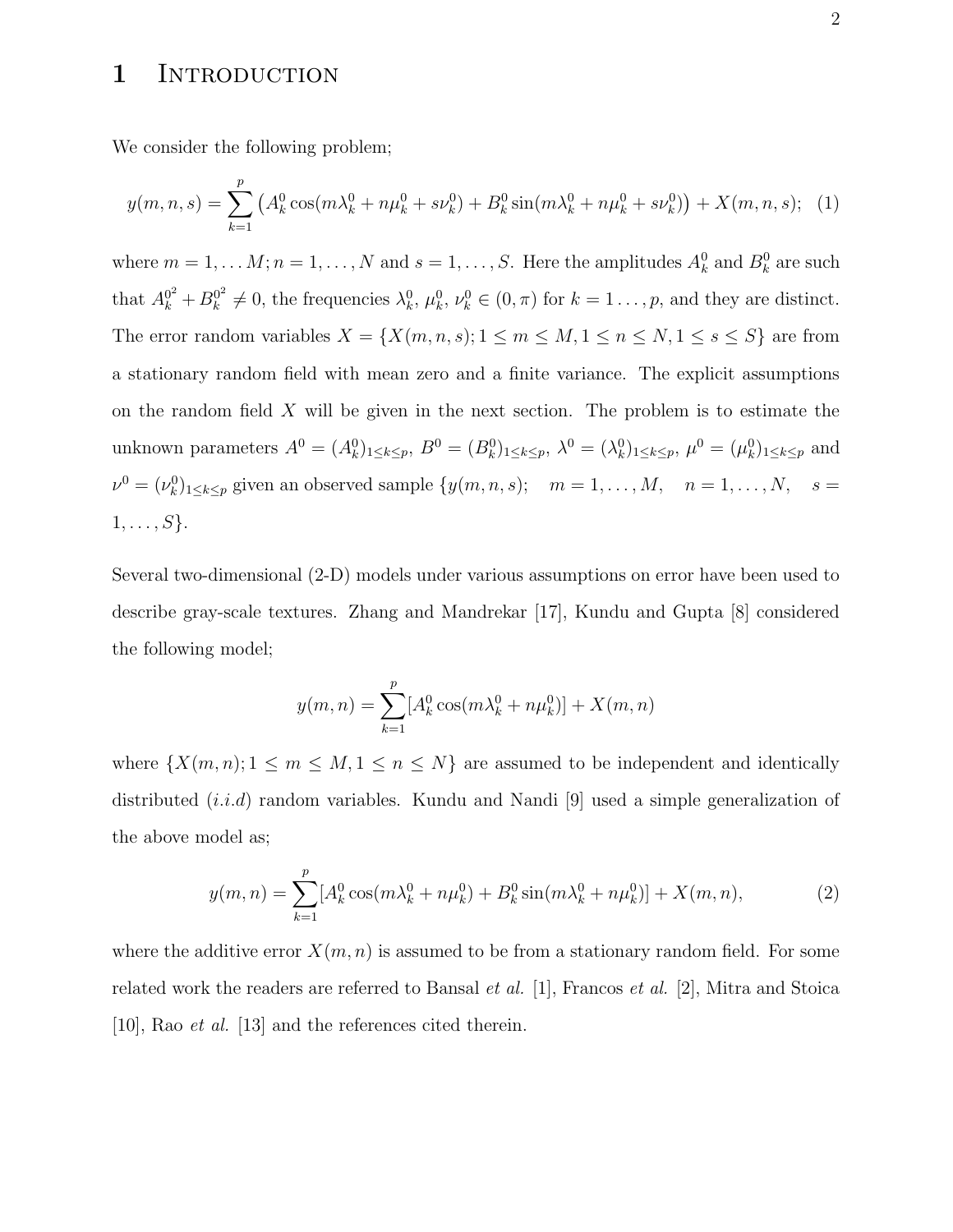In each of the above two models,  $y(m, n)$  represents a specific intensity in the gray-scale of the pixel at the  $(m, n)$ -th position in the picture. For instance, if 0 represents black and 1 represents white, then any real number  $\in [0, 1]$  corresponds to a particular intensity of gray. It is clear that the size of picture is  $M \times N$  pixels.

Here is a brief description of how the color pictures are stored digitally in RGB (Red-Green-Blue) format. In the digital representation of RGB type color pictures, the color at each pixel is determined by the red, green and blue intensity at that pixel. It means we need to store three values to determine the actual color at each pixel. We can store a color picture of size  $M \times N$  in a  $M \times N \times 3$  array, where the first layer (composed of the elements  $y(1, 1, 1), y(1, 2, 1), \ldots, y(M, N, 1))$  of size  $M \times N$ , represents intensities of red, second layer, that of green and the third layer represents blue intensity.

Figure 1 represents an original symmetric color texture obtained from the following cite http://local.wasp.uwa.edu.au/∼pbourke/texture colour.



Figure 1: An original Color Texture

Its size is  $50 \times 50$  pixels. Consider the pixel at position  $(1, 1)$ . Its color is determined by three elements  $y(1,1,1) = 0.2471$ ,  $y(1,1,2) = 0.1725$  and  $y(1,1,3) = 0.1059$ , which represents intensities of red, green and blue respectively. These three numbers, collectively, are called an RGB-triplet. We have an RGB-triplet for each of the  $MN$  pixels, which collectively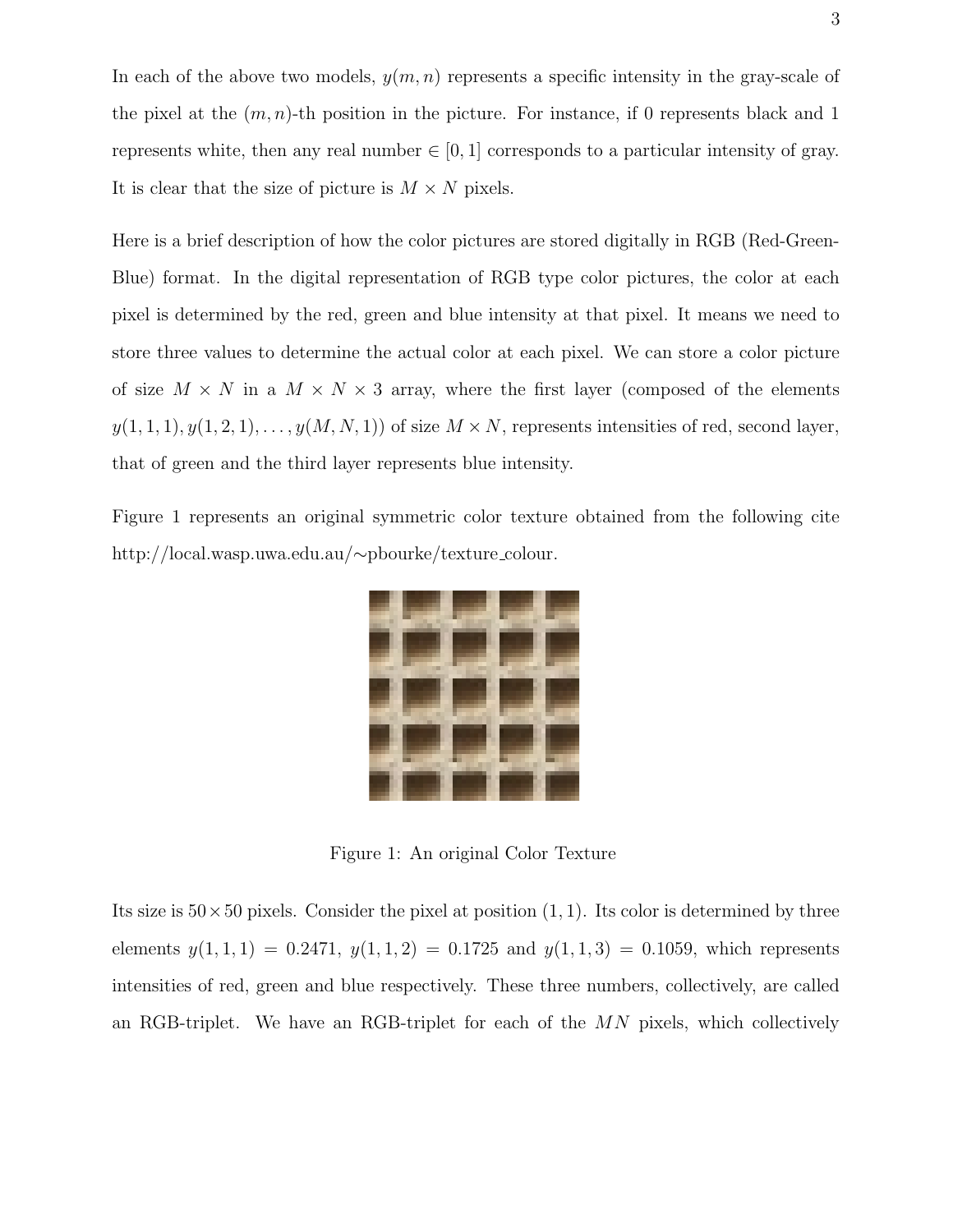determine the color of the full picture of size  $M \times N$ .

We try to model the above symmetric color texture using (1). Here a large sample of observations will correspond to a bigger picture, which in turn implies that  $M$  and  $N$  tend to infinity, but the third dimension S always remains fixed at 3.

The problem of estimating the parameters even for the one-dimension (1-D) or two-dimension (2-D) sinusoidal models, is well known to be numerically difficult. Even for 1-D sinusoidal model, when  $p \geq 2$  and the separation of the two frequencies is not much, it is very difficult to estimate the unknown parameters, see Kay [5]. Several methods are available in the literature for estimating the parameters of the sinusoidal signals, see for example the review article by Kundu [7]. The most efficient estimators, of course, are the least squares estimators. The rates of convergence of the least squares estimators are  $O_p(N^{-\frac{3}{2}})$  and  $O_p(N^{-\frac{1}{2}})$  respectively for the frequencies and amplitudes, see Hannan [4], Walker [15] or Kundu [6], where  $U =$  $O_p(N^{-\delta})$  means  $UN^{\delta}$  is bounded in probability. But it is well known that the least squares estimators are difficult to compute numerically, since there are several local minima on the least squares surface. It is observed that if two frequency-sets are very close to each other or if the number of components is very large, then finding the initial guess itself is very difficult and therefore starting any iterative process for finding the least squares estimators is not easy. One of the standard methods to find the initial guesses of the frequencies is to find the maxima at the Fourier frequencies of the periodogram function. It is known that asymptotically the periodogram function has local maxima at the true frequencies, see Walker [15] and Kundu and Nandi [9].

Another practical problem occurs while using the least squares estimators when  $p$  is very large. It is observed in this paper that for some of the color textures the value of  $p$  can be as large as 66. Therefore, in a high dimensional optimization problem, the choice of initial guess can be very crucial. Further, since several local minima are present on the objective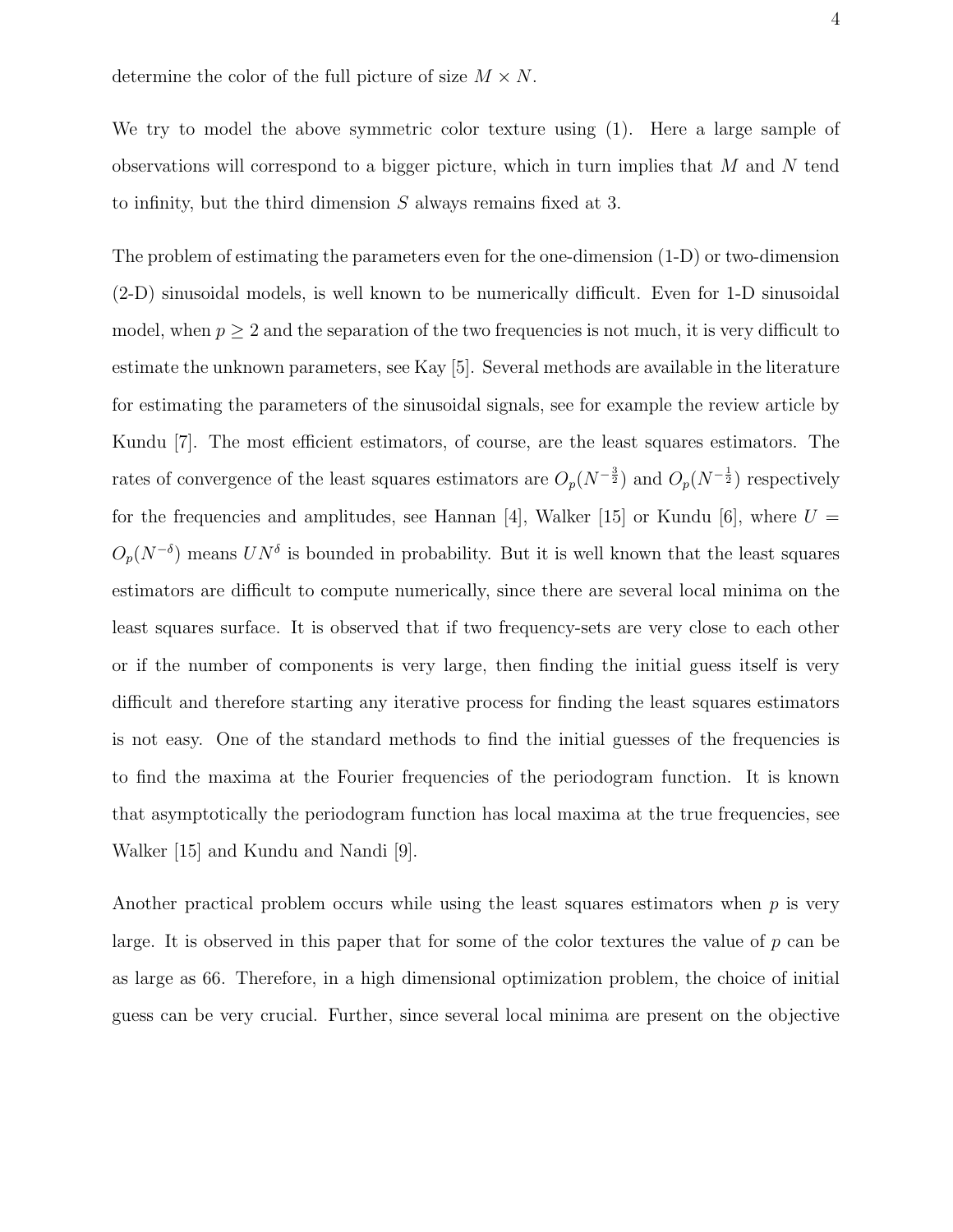function surface, often the iterative process will converge to a local rather that the global optimum point.

The aim of this paper is two-fold. First, if the number of components,  $p$ , is known, using the fact that the regressor vectors are orthogonal, we propose a step-by-step sequential procedure to estimate the unknown parameters. It is observed that the 3p-dimensional optimization problem can be reduced to p 3-D optimization problems, which are computationally tractable. Therefore, if p is large then the proposed method can be very useful. Moreover, it is observed that the estimators obtained by the proposed method have the same asymptotic rate of convergence as the least squares estimators.

The second aim of this paper is to study the properties of the estimators if the number of components  $p$  is unknown. If  $p$  is not known and we fit a lower order model, it is observed that the proposed estimators are consistent for the dominant components with the same convergence rate as the least squares estimators. If we fit a higher order model, then the estimators obtained up to  $p$ -th step are consistent for the unknown parameters with the same convergence rate as the least squares estimators and both the amplitude estimates after the p-th step converge to zero almost surely. We perform some numerical simulations to study the behavior of the proposed estimators. One synthesized data and one color texture data have been analyzed for illustrative purpose.

The rest of the paper is organized as follows. In section 2, we provide the necessary assumptions and also the methodology. Consistency of the proposed estimators are obtained in section 3. Asymptotic distributions or the convergence rates are provided in section 4. Numerical examples are provided in section 5. Data analysis results are presented in section 6 and finally we conclude the paper in section 7.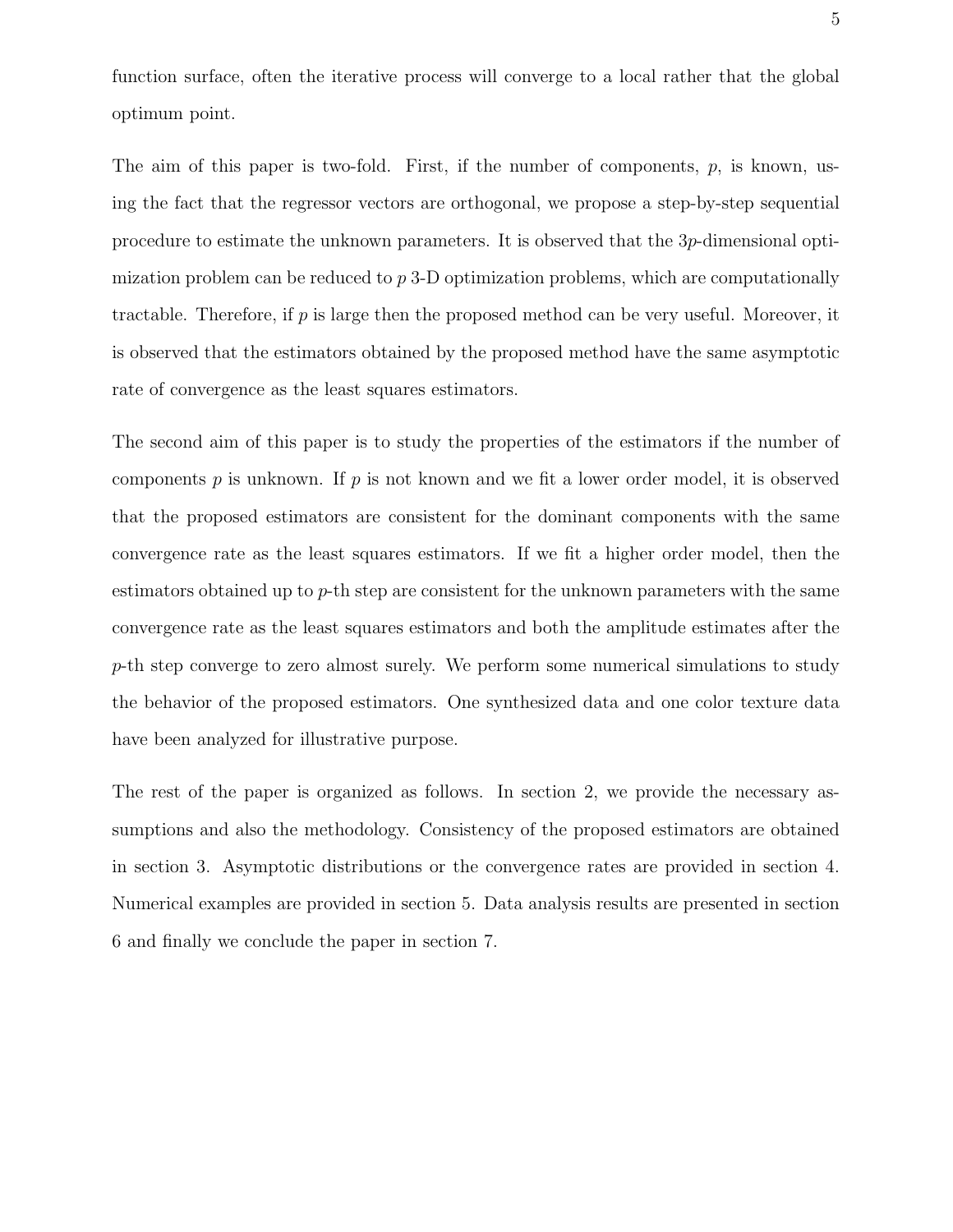## 2 MODEL ASSUMPTIONS AND METHODOLOGY

#### 2.1 ASSUMPTIONS

It is assumed that the observations are obtained from model (1). We make the following assumptions on the parameters and the error. The additive error  $\{X(m, n, s)\}\$ is from a stationary linear process with mean zero and finite variance. It satisfies the following Assumption 1. From now onward, we will denote the set of positive integers as  $\mathcal{Z}$ .

ASSUMPTION 1:  $\{X(m, m, s); m, n \in \mathcal{Z}, s = 1, ..., S\}$  can be represented as;

$$
X(m, n, s) = \sum_{u = -\infty}^{\infty} \sum_{v = -\infty}^{\infty} \sum_{w = -\infty}^{\infty} a(u, v, w)e(m - u, n - v, s - w),
$$
 (3)

where  $a(u, v, w)$ s are real constants that satisfy;

$$
\sum_{u=-\infty}^{\infty} \sum_{v=-\infty}^{\infty} \sum_{w=-\infty}^{\infty} |a(u,v,w)| < \infty,
$$
\n(4)

and  $\{e(m, n, s)\}\$ is a sequence of *i.i.d.* random variables with mean zero and variance  $\sigma^2 < \infty$ . ASSUMPTION 2: The frequencies  $\lambda_k^0$ ,  $\mu_k^0$ ,  $\nu_k^0 \in (0, \pi)$  for  $k = 1, \ldots, p$ , and  $\lambda_k^0 \neq \lambda_q^0$ ,  $\mu_k^0 \neq \mu_q^0$ ,  $\nu_k^0 \neq \nu_q^0$  for  $1 \leq k \neq q \leq p$ .

ASSUMPTION 3: The amplitudes satisfy the following restrictions;

$$
0 < A_p^{0^2} + B_p^{0^2} < \ldots < A_1^{0^2} + B_1^{0^2} < K^2 < \infty \tag{5}
$$

#### 2.2 METHODOLOGY

We propose the following sequential procedure to estimate the unknown parameters. The method can be applied even when  $p$  is unknown. At the first step we minimize the following quantity;

$$
Q_1(A, B, \lambda, \mu, \nu)
$$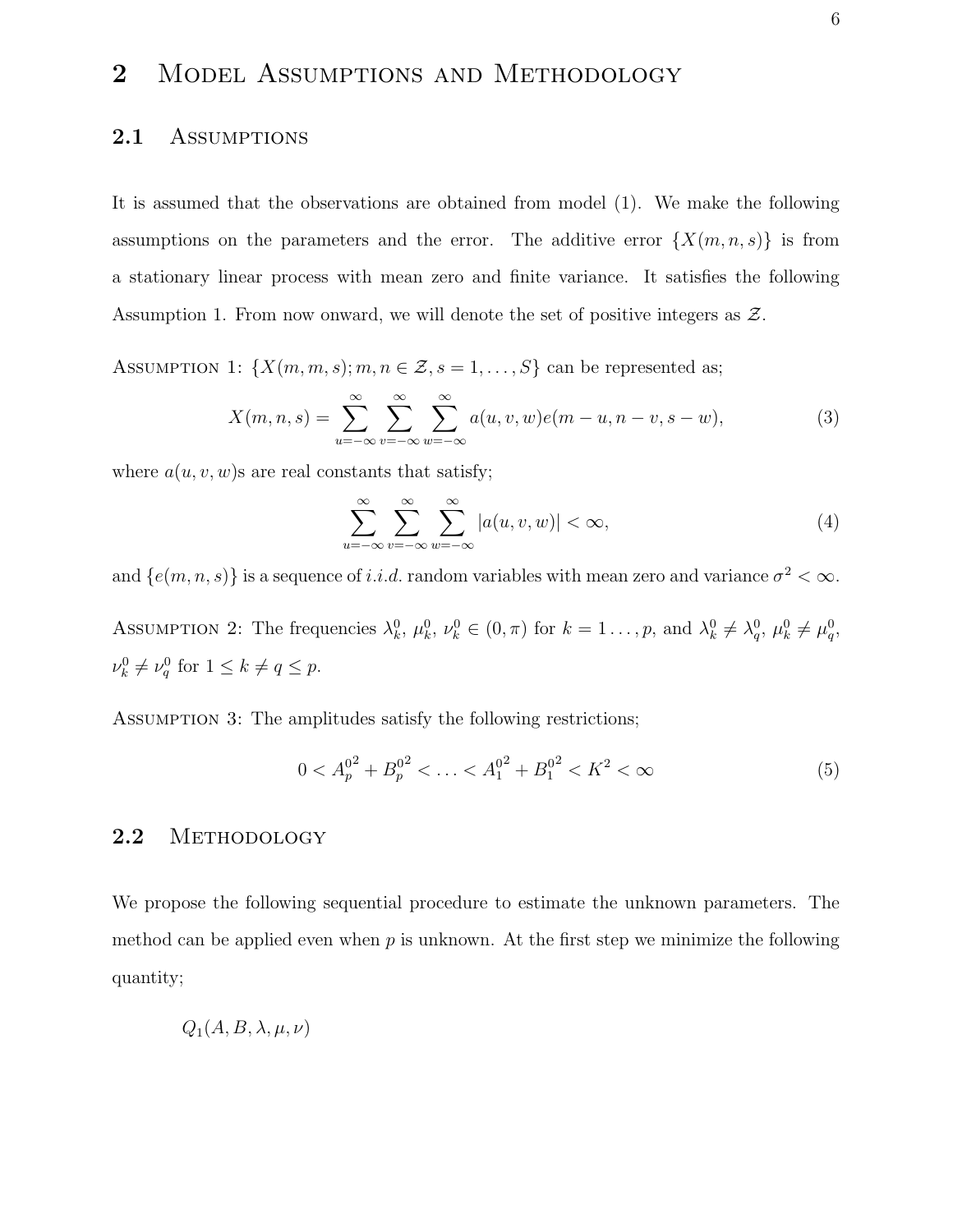$$
= \sum_{m=1}^{M} \sum_{n=1}^{N} \sum_{s=1}^{S} \left[ y(m, n, s) - A \cos(m\lambda + n\mu + s\nu) - B \sin(m\lambda + n\mu + s\nu) \right]^2 \tag{6}
$$

with respect to  $A, B, \lambda, \mu$  and  $\nu$ . Using the separable regression technique of Richards [14], it can be easily shown that for fixed  $\lambda, \mu$  and  $\nu, \hat{A}(\lambda, \mu, \nu)$  and  $\hat{B}(\lambda, \mu, \nu)$ , where the explicit expressions of  $\widehat{A}(\lambda, \mu, \nu)$  and  $\widehat{B}(\lambda, \mu, \nu)$  are provided in the Appendix 1, minimize (6). Replacing A and B by  $\widehat{A}(\lambda, \mu, \nu)$  and  $\widehat{B}(\lambda, \mu, \nu)$ , respectively, we obtain;

$$
R_1(\lambda, \mu, \nu) = Q_1(\widehat{A}(\lambda, \mu, \nu), \widehat{B}(\lambda, \mu, \nu), \lambda, \mu, \nu)
$$
  
= 
$$
\sum_{m=1}^M \sum_{n=1}^N \sum_{s=1}^S \left[ y(m, n, s) - \widehat{A}(\lambda, \mu, \nu) \cos(m\lambda + n\mu + s\nu) - \widehat{B}(\lambda, \mu, \nu) \sin(m\lambda + n\mu + s\nu) \right]^2.
$$
 (7)

Therefore, if  $(\hat{\lambda}, \hat{\mu}, \hat{\nu})$  minimize  $R_1(\lambda, \mu, \nu)$ , then  $(\hat{A}(\hat{\lambda}, \hat{\mu}, \hat{\nu}), \hat{B}(\hat{\lambda}, \hat{\mu}, \hat{\nu}), \hat{\lambda}, \hat{\mu}, \hat{\nu})$  minimize (6). We will denote these estimators as  $(\widehat{A}_1,\widehat{B}_1,\widehat{\lambda}_1,\widehat{\mu}_1,\widehat{\nu}_1).$ 

Now we consider the following sequence for  $m = 1, \ldots, M$ ,  $n = 1, \ldots, N$  and  $s = 1, \ldots, S$ ;

$$
y^{(1)}(m, n, s) = y(m, n, s) - \hat{A}_1 \cos(m\hat{\lambda}_1 + n\hat{\mu}_1 + s\hat{\nu}_1) - \hat{B}_1 \sin(m\hat{\lambda}_1 + n\hat{\mu}_1 + s\hat{\nu}_1), \quad (8)
$$

and minimize  $Q_2(A, B, \lambda, \mu, \nu)$  which is obtained in (6) by replacing  $y(m, n, s)$  with  $y^{(1)}(m, n, s)$ . The estimators obtained by minimizing  $Q_2(A, B, \lambda, \mu, \nu)$  are denoted by  $(\widehat{A}_2, \widehat{B}_2, \widehat{\lambda}_2, \widehat{\mu}_2, \widehat{\nu}_2)$ .

If p is the number of terms of the model (1) and it is known, continue the process up to  $p$ steps. If  $p$  is not known then we fit sequentially a  $k$  order model, where  $k$  may not be equal to p. In the next section we provide the properties of the proposed estimators in both cases when  $p$  is known/ unknown.

### 3 Consistency of Proposed Estimators

In this section we provide the consistency results of the proposed estimators when the number of components is known. We consider two cases (a) when the number of components of the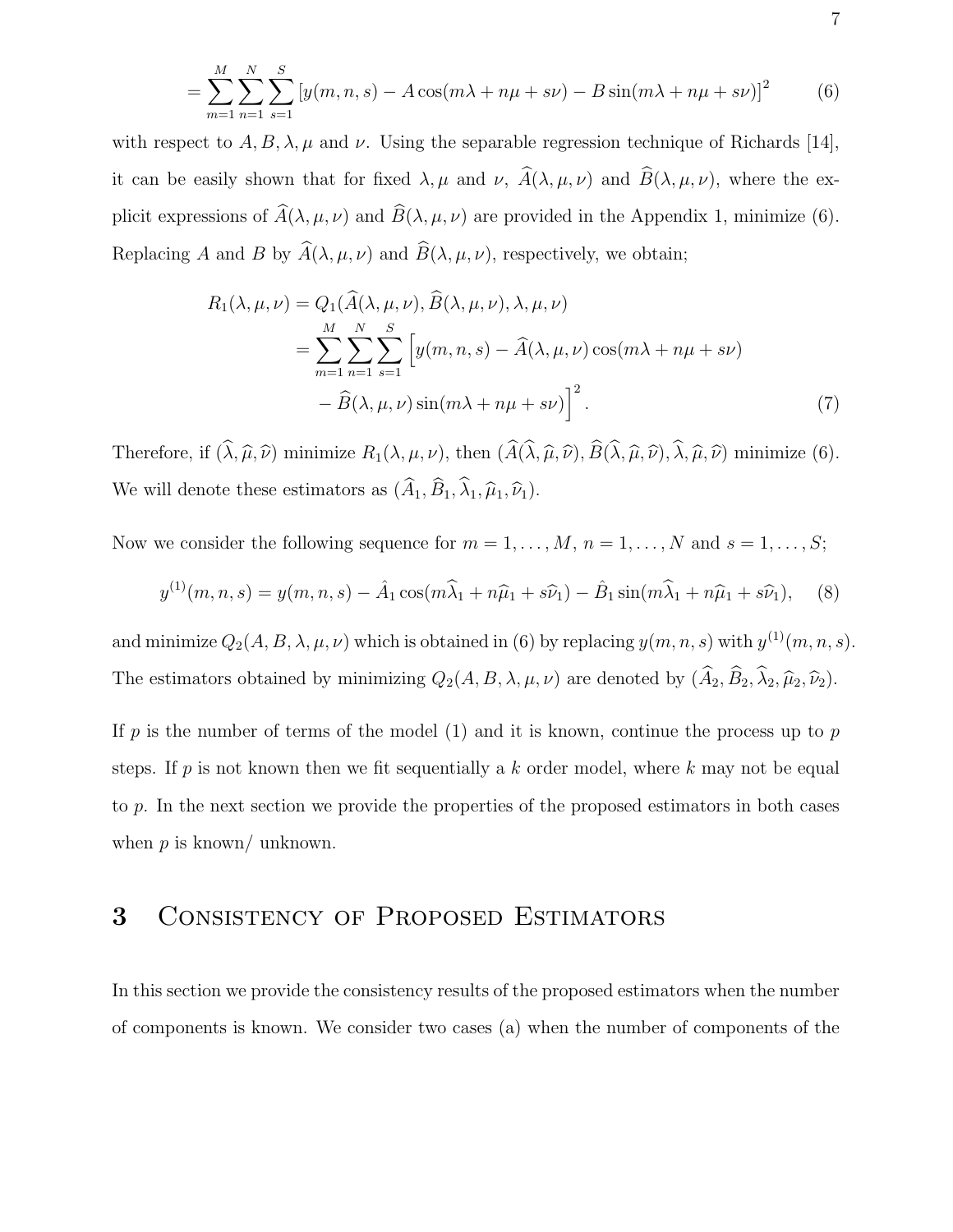fitted model,  $k$ , is less than or equal to the actual number of components,  $p$  and (b) when  $k > p$ . We need the following lemma;

LEMMA 1: Let  $\{X(m, n, s); m, n, s \in \mathcal{Z}\}\$ be a sequence of stationary random variables satisfying Assumption 1, then as  $M \to \infty$  and  $N \to \infty$ ,

$$
\sup_{\alpha,\beta,\gamma} \left| \frac{1}{MN} \sum_{m=1}^{M} \sum_{n=1}^{N} \sum_{s=1}^{S} X(m,n,s) e^{i(m\alpha + n\beta + s\gamma)} \right| \longrightarrow 0 \quad a.s. \tag{9}
$$

PROOF See the Appendix 2.

LEMMA 2: Consider the set  $S_c = \{\theta; \theta \in \Theta, \text{ and } |\theta - \theta_1^0| \ge c\}$ , where  $\theta = (A, B, \lambda, \mu, \nu)$  and  $\theta_1^0 = (A_1^0, B_1^0, \lambda_1^0, \mu_1^0, \nu_1^0), \Theta = [-K, K] \times [-K, K] \times [0, \pi] \times [0, \pi] \times [0, \pi]$ . If for any  $c > 0$ ,

$$
\liminf_{M,N \to \infty} \inf_{\theta \in S_c} \frac{1}{MN} \left[ Q_1(\theta) - Q_1(\theta_1^0) \right] > 0 \quad a.s., \tag{10}
$$

then  $\theta_1$  which minimizes  $Q_1(\theta)$ , is a strongly consistent estimator of  $\theta_1^0$ .

PROOF: It follows from Lemma 1 of Wu [16].

THEOREM 1: If the Assumptions 1-3 are satisfied, then  $\hat{\theta}_1$  is a strongly consistent estimator of  $\theta_1^0$ .

PROOF: Consider the following expression

$$
\frac{1}{MN}\left[Q_1(\theta) - Q_1(\theta_1^0)\right] = f(\theta) + g(\theta),
$$

where

$$
f(\theta) = \frac{1}{MN} \sum_{m=1}^{M} \sum_{n=1}^{N} \sum_{s=1}^{S} (A_1^0 \cos(m\lambda_1^0 + n\mu_1^0 + s\nu_1^0) + B_1^0 \sin(m\lambda_1^0 + n\mu_1^0 + s\nu_1^0) - A \cos(m\lambda + n\mu + s\nu) - B \sin(m\lambda + n\mu + s\nu))^2 + \frac{2}{MN} \left\{ A_1^0 \cos(m\lambda_1^0 + n\mu_1^0 + s\nu_1^0) + B_1^0 \sin(m\lambda_1^0 + n\mu_1^0 + s\nu_1^0) \right. - A \cos(m\lambda + n\mu + s\nu) - B \sin(m\lambda + n\mu + s\nu) \right\} \times
$$

П

П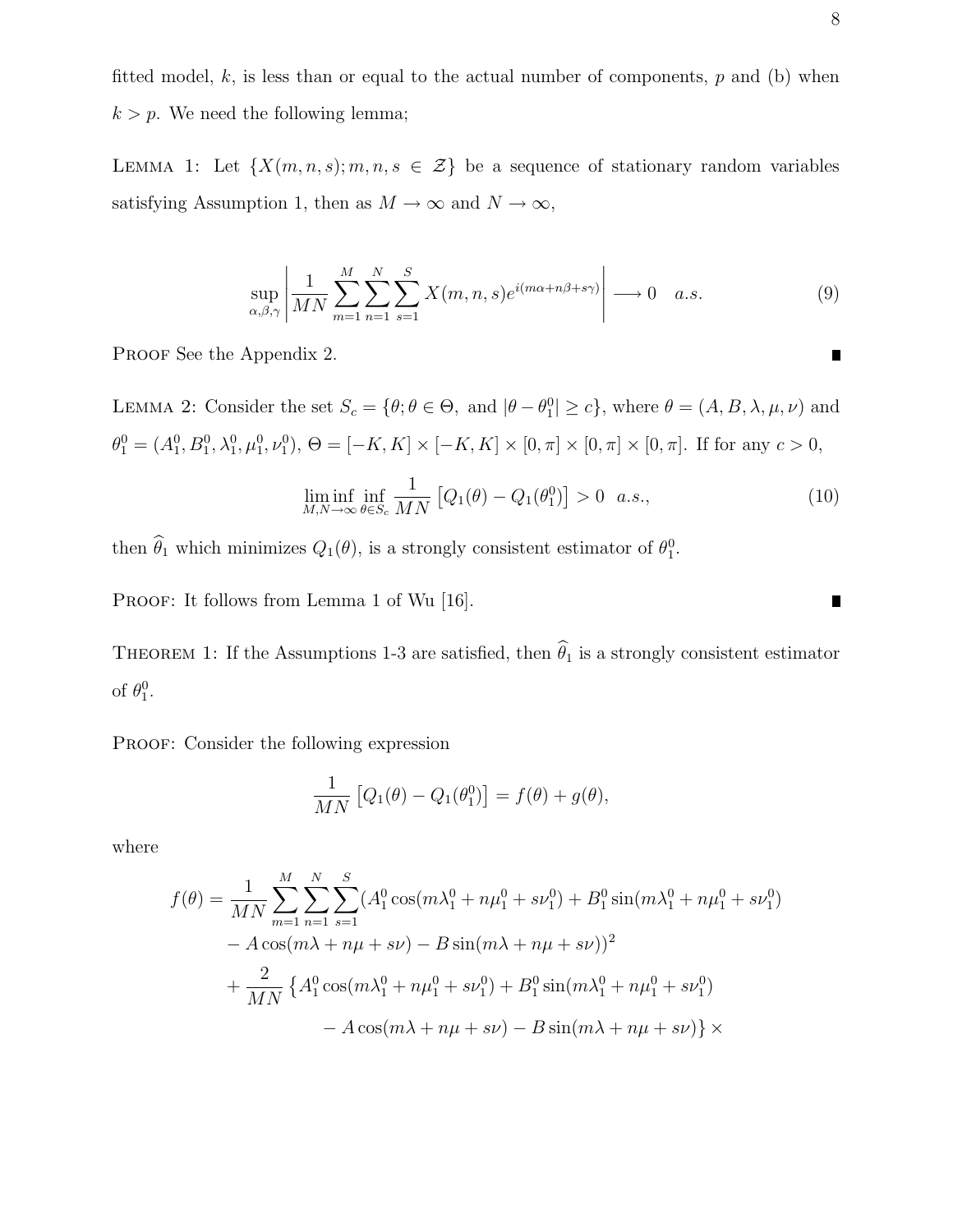$$
\times \left[ \sum_{k=2}^{p} \left\{ A_k^0 \cos(m\lambda_k^0 + n\mu_k^0 + s\nu_k^0) + B_k^0 \sin(m\lambda_k^0 + n\mu_k^0 + s\nu_k^0) \right\} \right],
$$

and

$$
g(\theta) = \frac{2}{MN} \sum_{m=1}^{M} \sum_{n=1}^{N} \sum_{s=1}^{S} X(m, n, s) [A_1^0 \cos(m\lambda_1^0 + n\mu_1^0 + s\nu_1^0) + B_1^0 \sin(m\lambda_1^0 + n\mu_1^0 + s\nu_1^0) - A \cos(m\lambda + n\mu + s\nu) - B \sin(m\lambda + n\mu + s\nu)].
$$

Now using Lemma 1, it easily follows that

$$
\sup_{\theta \in S_c} |g(\theta)| \to 0 \quad a.s..
$$

Note that (see Appendix 3)

$$
\liminf_{M,N \to \infty} \inf_{\theta \in S_C} f(\theta) > 0,\tag{11}
$$

that proves the result.  $\blacksquare$ 

Now we will show that at the second step also the proposed method produces consistent estimates. We need the following results;

LEMMA 3: If the Assumption 1-3 are satisfied, then as  $M \to \infty$  and  $N \to \infty$ ,

$$
M(\widehat{\lambda}_1 - \lambda_1^0) \to 0 \quad a.s., \quad N(\widehat{\mu}_1 - \mu_1^0) \to 0 \quad a.s.
$$
 (12)

PROOF: Consider the  $5 \times 5$  diagonal matrix  $D_1 = \text{diag} \left\{ 1, 1, M^{-1}, N^{-1}, \tau^{-\frac{1}{2}} S^{\frac{1}{2}} \right\}.$ Where  $\tau = \sum_{s=1}^{S} s^2$ . Here  $\tau$  has been chosen so as to make the (5,5)-th element of the matrix  $\Sigma_1$  (defined in (15)) independent of S.

Using the multivariate Taylor series expansion we can write

$$
Q_1'(\widehat{\theta}_1) - Q_1'(\theta_1^0) = (\widehat{\theta}_1 - \theta_1^0) Q_1''(\overline{\theta}).
$$

Here

$$
Q_1'(\theta) = \left[ \frac{\partial Q_1(\theta)}{\partial A}, \frac{\partial Q_1(\theta)}{\partial B}, \frac{\partial Q_1(\theta)}{\partial \lambda}, \frac{\partial Q_1(\theta)}{\partial \mu}, \frac{\partial Q_1(\theta)}{\partial \nu} \right],
$$
(13)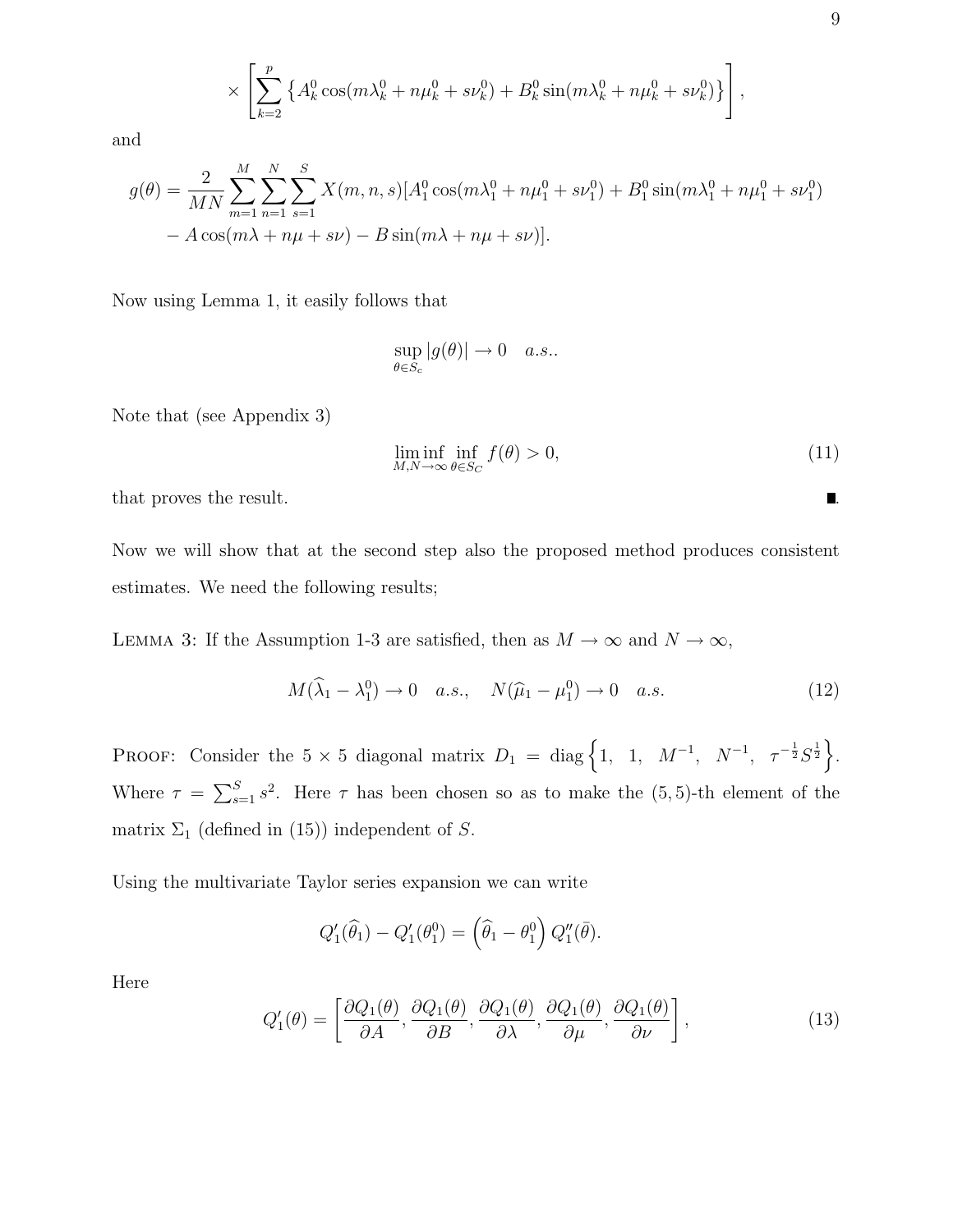and

$$
Q''_1(\theta) = \begin{bmatrix} \frac{\partial^2 Q_1(\theta)}{\partial A^2} & \frac{\partial^2 Q_1(\theta)}{\partial A \partial B} & \frac{\partial^2 Q_1(\theta)}{\partial A \partial \lambda} & \frac{\partial^2 Q_1(\theta)}{\partial A \partial \mu} & \frac{\partial^2 Q_1(\theta)}{\partial A \partial \nu} \\ \frac{\partial^2 Q_1(\theta)}{\partial B \partial A} & \frac{\partial^2 Q_1(\theta)}{\partial B^2} & \frac{\partial^2 Q_1(\theta)}{\partial B \partial \lambda} & \frac{\partial^2 Q_1(\theta)}{\partial B \partial \mu} & \frac{\partial^2 Q_1(\theta)}{\partial B \partial \nu} \\ \frac{\partial^2 Q_1(\theta)}{\partial A \partial A} & \frac{\partial^2 Q_1(\theta)}{\partial A \partial B} & \frac{\partial^2 Q_1(\theta)}{\partial A^2} & \frac{\partial^2 Q_1(\theta)}{\partial A \partial \mu} & \frac{\partial^2 Q_1(\theta)}{\partial A^2 \partial \mu} \\ \frac{\partial^2 Q_1(\theta)}{\partial \mu \partial A} & \frac{\partial^2 Q_1(\theta)}{\partial \mu \partial B} & \frac{\partial^2 Q_1(\theta)}{\partial \mu \partial \lambda} & \frac{\partial^2 Q_1(\theta)}{\partial \mu \partial \lambda} & \frac{\partial^2 Q_1(\theta)}{\partial \nu \partial \mu} \\ \frac{\partial^2 Q_1(\theta)}{\partial \nu \partial A} & \frac{\partial^2 Q_1(\theta)}{\partial \nu \partial B} & \frac{\partial^2 Q_1(\theta)}{\partial \nu \partial \lambda} & \frac{\partial^2 Q_1(\theta)}{\partial \nu \partial \mu} & \frac{\partial^2 Q_1(\theta)}{\partial \nu^2} \end{bmatrix} . \tag{14}
$$

Moreover,  $\bar{\theta}$  is a point on the line joining  $\hat{\theta}_1$  and  $\theta_1^0$ . Since  $Q_1(\hat{\theta}_1) = 0$ ,

$$
\left(\widehat{\theta}_1 - \theta_1^0\right)D_1^{-1}\left[\frac{1}{MNS}D_1Q_1''(\bar{\theta})D_1\right] = -\left[\frac{1}{MNS}Q_1'(\theta_1^0)D_1\right].
$$

Using Theorem 1 and trigonometric identities, see for example Appendix 5.D (Page no. 160) of Prasad [11] for details, it follows that;

$$
\lim_{M,N\to\infty}\left[\frac{1}{MNS}D_1Q_1''(\bar{\theta})D_1\right]=\lim_{M,N\to\infty}\left[\frac{1}{MNS}D_1Q_1''(\theta_1^0)D_1\right]=2\Sigma_1,
$$

which is a positive definite matrix, given as  $\Sigma_1 =$ 

$$
\begin{bmatrix}\n\frac{1}{2} & 0 & \frac{B_1^0}{4} & \frac{B_1^0}{4} & \frac{B_1^0}{4} \tau^{-\frac{1}{2}} S^{\frac{1}{2}}(S+1) \\
0 & \frac{1}{2} & -\frac{A_1^0}{4} & -\frac{A_1^0}{4} & -\frac{A_1^0}{4} \tau^{-\frac{1}{2}} S^{\frac{1}{2}}(S+1) \\
\frac{B_1^0}{4} & -\frac{A_1^0}{4} & \frac{(A_1^{02} + B_1^{02})}{4} & \frac{(A_1^{02} + B_1^{02})}{8} & \frac{(A_1^{02} + B_1^{02})}{8} \tau^{-\frac{1}{2}} S^{\frac{1}{2}}(S+1) \\
\frac{B_1^0}{4} \tau^{-\frac{1}{2}} S^{\frac{1}{2}}(S+1) & -\frac{A_1^0}{4} \tau^{-\frac{1}{2}} S^{\frac{1}{2}}(S+1) & \frac{(A_1^{02} + B_1^{02})}{8} \tau^{-\frac{1}{2}} S^{\frac{1}{2}}(S+1) & \frac{(A_1^{02} + B_1^{02})}{8} \tau^{-\frac{1}{2}} S^{\frac{1}{2}}(S+1) \\
\frac{B_1^0}{4} \tau^{-\frac{1}{2}} S^{\frac{1}{2}}(S+1) & -\frac{A_1^0}{4} \tau^{-\frac{1}{2}} S^{\frac{1}{2}}(S+1) & \frac{(A_1^{02} + B_1^{02})}{8} \tau^{-\frac{1}{2}} S^{\frac{1}{2}}(S+1) & \frac{(A_1^{02} + B_1^{02})}{8} \tau^{-\frac{1}{2}} S^{\frac{1}{2}}(S+1) & \frac{(A_1^{02} + B_1^{02})}{2} \end{bmatrix}
$$
\n
$$
(15)
$$

Using Lemma 1, it follows that

$$
\frac{1}{MNS}Q_1'(\theta_1^0)D_1 \to 0 \quad a.s..
$$

Therefore,  $(\hat{\theta}_1 - \theta_1^0) D_1^{-1} \to 0$  *a.s.*, hence the lemma.

THEOREM 2: If the Assumption 1-3 are satisfied, and  $p \ge 2$ , then  $\widehat{\theta}_2$  obtained by minimizing  $Q_2(A, B, \lambda, \mu, \nu)$  as defined in Section 2, is a strongly consistent estimator of  $\theta_2^0$ .

PROOF: Using Theorem 1 and Lemma 3 we obtain;

$$
\widehat{A}_1 = A_1^0 + o(1) \quad a.s., \quad \widehat{B}_1 = B_1^0 + o(1) \quad a.s.
$$
  

$$
\widehat{\lambda}_1 = \lambda_1^0 + o(M) \quad a.s., \quad \widehat{\mu}_1 = \mu_1^0 + o(N) \quad a.s.
$$

 $\blacksquare$ 

.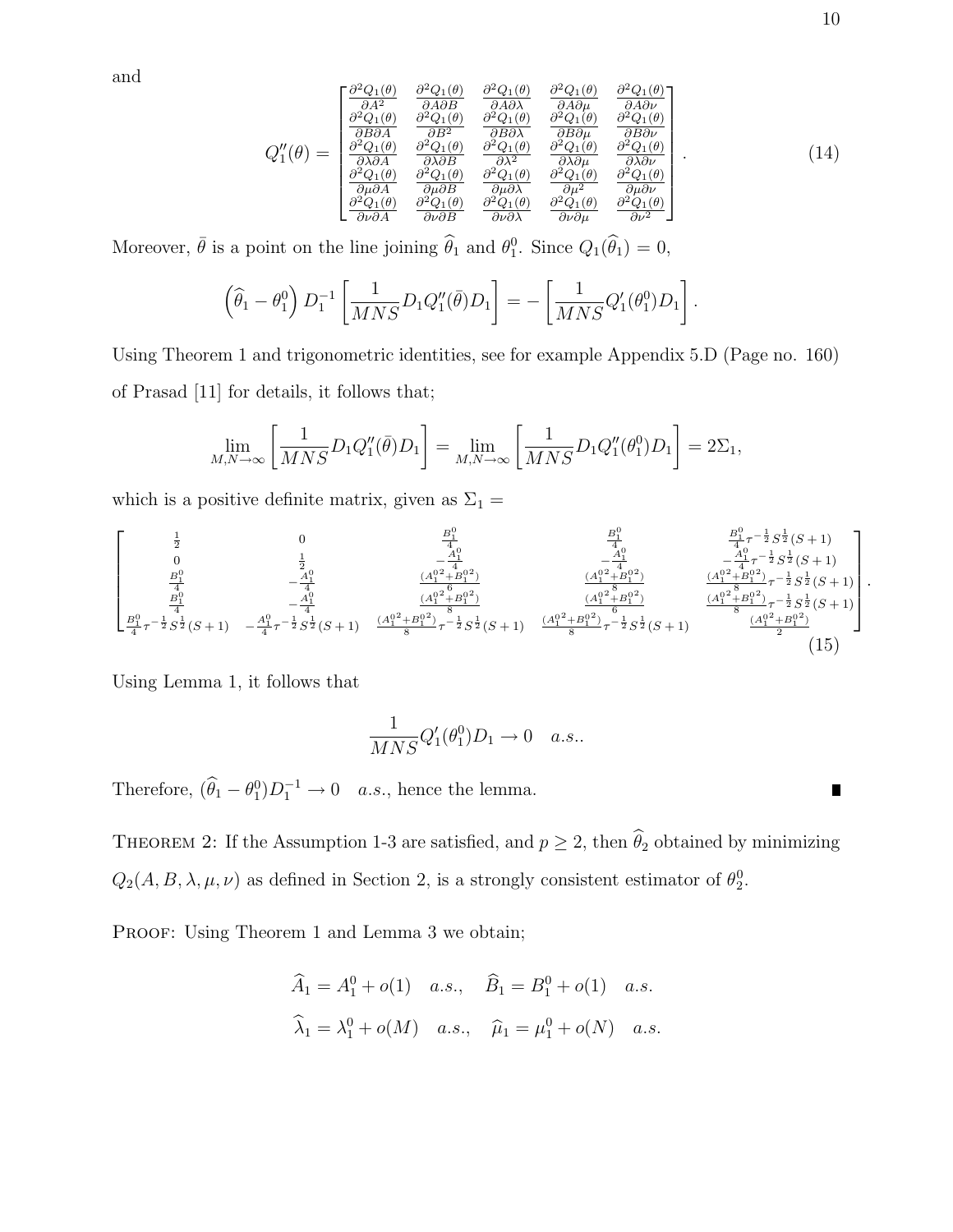$$
\widehat{\nu}_1 = \nu_1^0 + o(1) \quad a.s.
$$

Here the random variable  $U = o(1)$  means,  $U \to 0$  a.s., and  $U = o(M)$  means  $M \cdot U \to 0$  a.s.. Therefore, the result follows using the same method as in Theorem 1, by using

$$
\hat{A}_1 \cos(\hat{\lambda}_1 m + \hat{\mu}_1 n + \hat{\nu}_1 s) + \hat{B}_1 \sin(\hat{\lambda}_1 m + \hat{\mu}_1 n + \hat{\nu}_1 s)
$$
  
=  $A_1^0 \cos(\lambda_1 m + \mu_1 n + \nu_1 s) + B_1^0 \sin(\lambda_1^0 m + \mu_1^0 n + \nu_1 s) + o(1)$  a.s.,

and using the fact that the regressor vectors are orthogonal.

The result can be extended up to the k-th step for  $1 \leq k \leq p$ . We can formally state the result as follows.

THEOREM 3: If the Assumptions 1-3 are satisfied for  $k \leq p$ , then  $\hat{\theta}_k$ , the estimator obtained by minimizing  $Q_k(A, B, \lambda, \mu, \nu)$ , where  $Q_k(A, B, \lambda, \mu, \nu)$  is defined analogously to  $Q_2(A, B, \omega, \lambda, \mu, \nu)$  for the k-th step, is a consistent estimator of  $\theta_k^0$ .

It may be mentioned that the estimators obtained at different steps produce consistent estimates because here the regressor vectors are asymptotically orthogonal. Now we will investigate the properties of the estimators if the sequential process is continued even after p-th step. We need the following lemma for this;

LEMMA 4: If  $\{X(m, n, s)\}\)$  is same as defined in Assumption 1, and  $\widehat{A}$ ,  $\widehat{B}$ ,  $\widehat{\lambda}$ ,  $\widehat{\mu}$  and  $\widehat{\nu}$  are obtained by minimizing

$$
\sum_{m=1}^{M} \sum_{n=1}^{N} \sum_{s=1}^{S} (X(m, n, s) - A \cos(m\lambda + n\mu + s\nu) - B \sin(m\lambda + n\mu + s\nu))^2,
$$

then

$$
\widehat{A} \longrightarrow 0 \quad a.s. \quad \text{and} \quad \widehat{B} \longrightarrow 0 \quad a.s.
$$

PROOF: Using the similar steps as in Walker [15], it easily follows that

$$
\widehat{A} = \frac{2}{MN} \sum_{m=1}^{M} \sum_{n=1}^{N} \sum_{s=1}^{S} X(m, n, s) \cos(m\widehat{\lambda} + n\widehat{\mu} + s\widehat{\nu}) + o(1) \quad a.s.
$$

 $\blacksquare$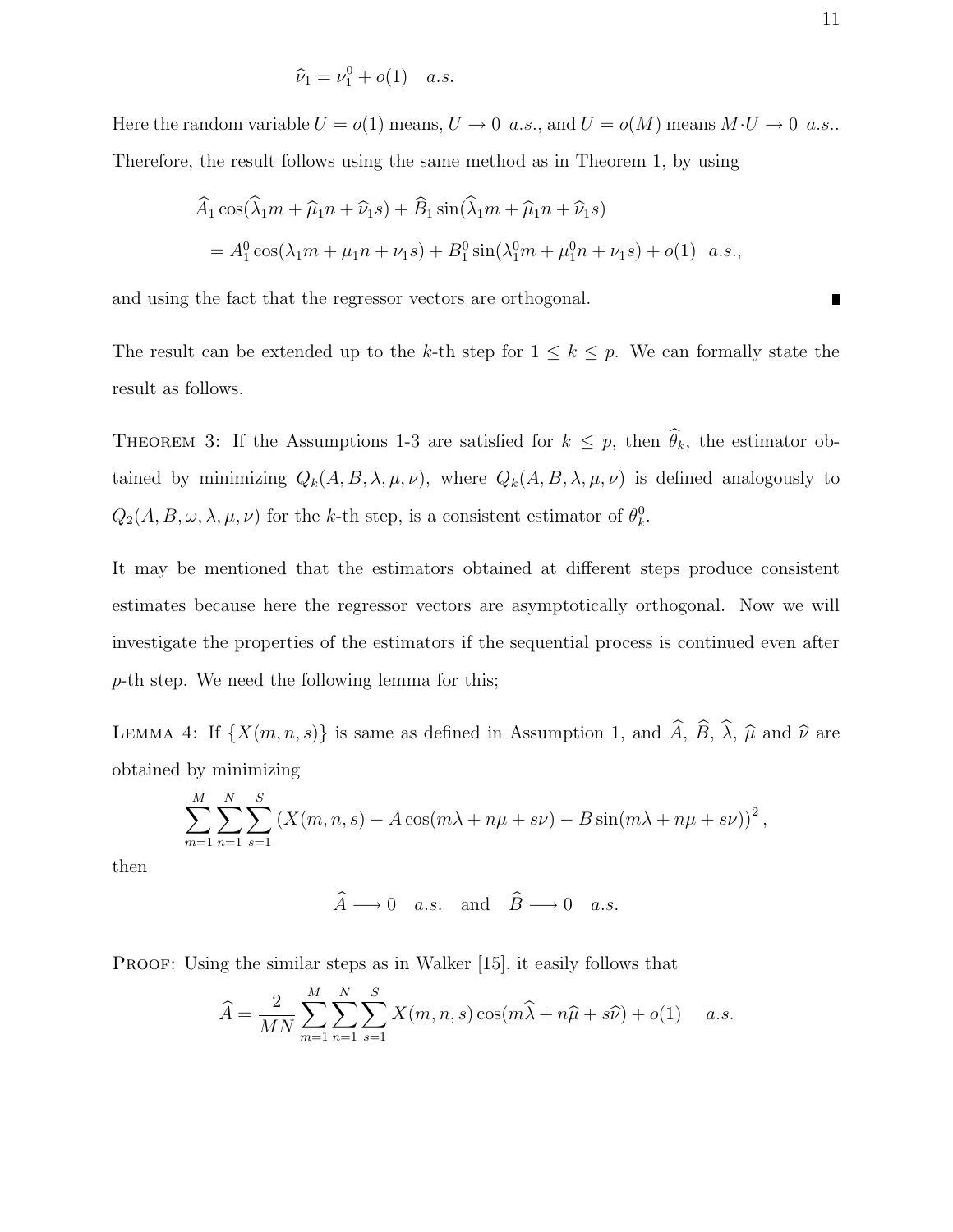$$
\widehat{B} = \frac{2}{MN} \sum_{m=1}^{M} \sum_{n=1}^{N} \sum_{s=1}^{S} X(m, n, s) \sin(m\widehat{\lambda} + n\widehat{\mu} + s\widehat{\nu}) + o(1) \quad a.s.
$$

Now using Lemma 1, the result follows. Therefore, we have the following result.

THEOREM 4 If the Assumptions 1-3 are satisfied, then for  $k > p$ , if  $\hat{\theta}_k = (\hat{A}_k, \hat{B}_k, \hat{\lambda}_k, \hat{\mu}_k, \hat{\nu}_k)$ minimizes  $Q_k(A, B, \lambda, \mu, \nu)$ , then

$$
A_k \longrightarrow 0
$$
 a.s. and  $B_k \longrightarrow 0$  a.s..

### 4 ASYMPTOTIC DISTRIBUTION OF THE ESTIMATORS

We obtain the asymptotic distribution of the proposed estimators at the k-th step,  $(k \leq p)$ in this section. We will denote  $Q_1(A, B, \lambda, \mu, \nu)$  by  $Q_1(\theta)$ , *i.e.*,

$$
Q_1(\theta) = \sum_{m=1}^{M} \sum_{n=1}^{N} \sum_{s=1}^{S} (y(m, n, s) - A \cos(m\lambda + n\mu + s\nu) - B \sin(m\lambda + n\mu + s\nu))^2.
$$
 (16)

Now from multivariate Taylor series expansion, we obtain;

$$
Q_1'(\hat{\theta}_1) - Q_1'(\theta_1^0) = (\hat{\theta}_1 - \theta_1^0) \ Q_1''(\bar{\theta}), \tag{17}
$$

where  $Q'_1(\theta_1)$  and  $Q''_1(\theta_1)$  are given by (13) and (14), respectively and  $\bar{\theta} = (\bar{A}, \bar{B}, \bar{\lambda}, \bar{\mu}, \bar{\nu})$  is a point on the line joining  $\hat{\theta}_1$  and  $\theta_1^0$ . Note that  $Q'_1(\hat{\theta}_1) = 0$ . Consider the following  $5 \times 5$ diagonal matrix  $D$  as follows;

$$
D = \begin{bmatrix} M^{-\frac{1}{2}}N^{-\frac{1}{2}}S^{-\frac{1}{2}} & 0 & 0 & 0 & 0 \\ 0 & M^{-\frac{1}{2}}N^{-\frac{1}{2}}S^{-\frac{1}{2}} & 0 & 0 & 0 \\ 0 & 0 & M^{-\frac{3}{2}}N^{-\frac{1}{2}}S^{-\frac{1}{2}} & 0 & 0 \\ 0 & 0 & 0 & M^{-\frac{1}{2}}N^{-\frac{3}{2}}S^{-\frac{1}{2}} & 0 \\ 0 & 0 & 0 & 0 & M^{-\frac{1}{2}}N^{-\frac{3}{2}}T^{-\frac{1}{2}} \end{bmatrix}.
$$
\n(18)

Therefore, (17) can be written as

$$
(\hat{\theta}_1 - \theta_1^0)D^{-1} = -Q_1'(\theta_1^0) D [D Q_1''(\bar{\theta}) D]^{-1}.
$$
\n(19)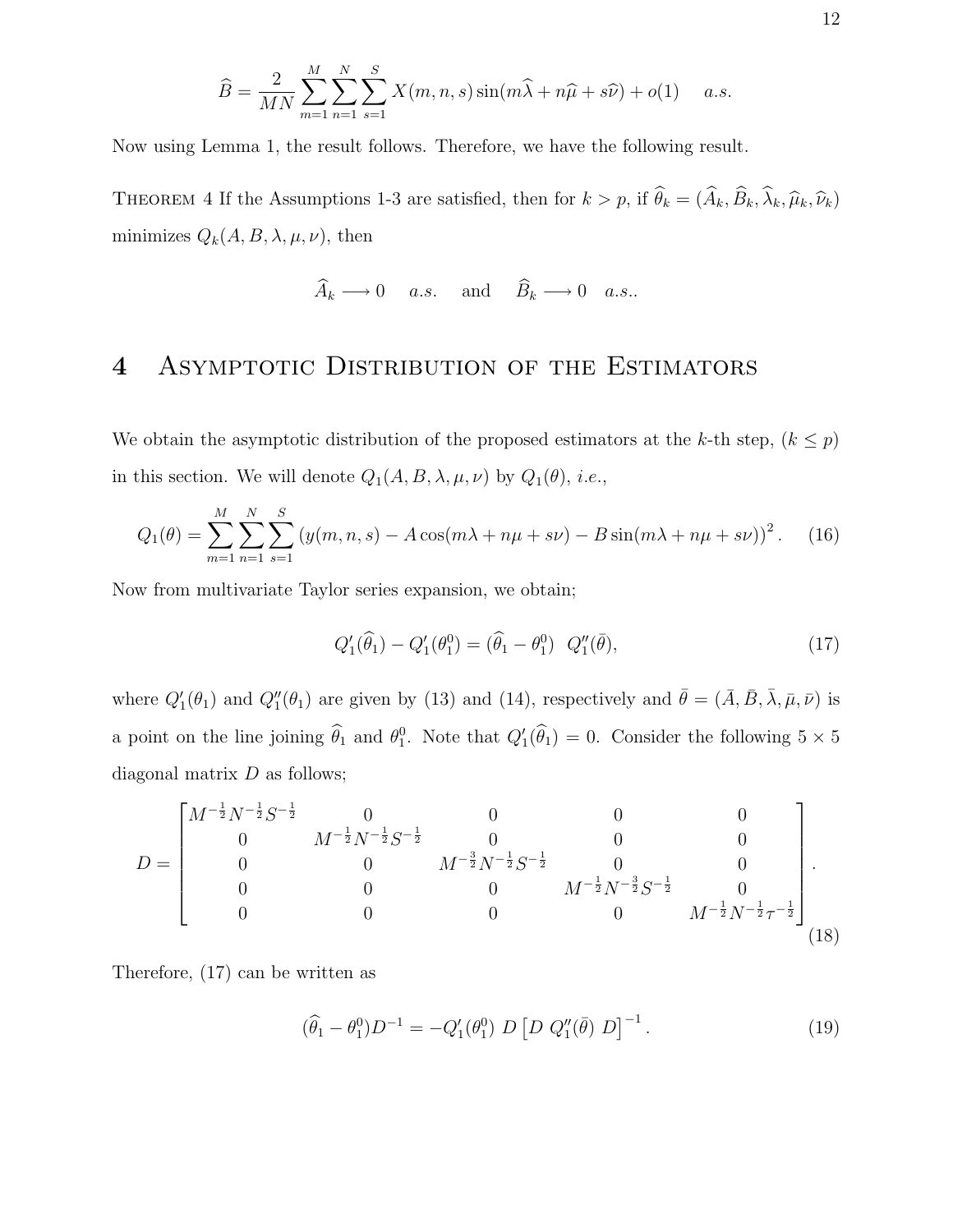Now observe that  $\bar{\theta} \longrightarrow \theta_1^0$  a.s., therefore,

$$
\lim_{M,N\longrightarrow\infty}DQ_1''(\bar{\theta})D=\lim_{M,N\longrightarrow\infty}DQ_1''(\theta_1^0)D.
$$

It can be shown by straightforward but tedious calculations that

$$
\lim_{M,N \to \infty} DQ_1''(\theta_1^0)D \to 2\Sigma_1,\tag{20}
$$

where  $\Sigma_1$  is given by (15), see for example Appendix 5.D (Page no. 160) of Prasad [11] for details. Further using the Central Limit Theorem of the linear process (see Fuller [3], Page 251-256) it follows that

$$
Q_1'(\theta_1^0) D \xrightarrow{d} N_5(0, 4\sigma^2 c_1 \Sigma_1), \tag{21}
$$

where

$$
c_{1} = \left| \sum_{i=-\infty}^{\infty} \sum_{j=-\infty}^{\infty} \sum_{k=-\infty}^{\infty} a(i, j, k) \cos(i\lambda_{1}^{0} + j\mu_{1}^{0} + k\nu_{1}^{0}) \right|^{2} + \left| \sum_{i=-\infty}^{\infty} \sum_{j=-\infty}^{\infty} \sum_{k=-\infty}^{\infty} a(i, j, k) \sin(i\lambda_{1}^{0} + j\mu_{1}^{0} + k\nu_{1}^{0}) \right|^{2},
$$
\n(22)

and  $\leftarrow d$ , means convergence in distribution. Therefore, we have the following result;

THEOREM 5: If the Assumption 1-3 are satisfied, then  $\Big[M^{\frac{1}{2}}N^{\frac{1}{2}}S^{\frac{1}{2}}(\widehat{A}_1-A_1^0), M^{\frac{1}{2}}N^{\frac{1}{2}}S^{\frac{1}{2}}(\widehat{B}_1-B_1^0), M^{\frac{3}{2}}N^{\frac{1}{2}}S^{\frac{1}{2}}(\widehat{\lambda}_1-\lambda_1^0), M^{\frac{1}{2}}N^{\frac{3}{2}}S^{\frac{1}{2}}(\widehat{\mu}_1-\mu_1^0),$  $M^{\frac{1}{2}}N^{\frac{1}{2}}S^{\frac{3}{2}}(\widehat{\nu}_1-\nu_1^0)\right] \stackrel{d}{\longrightarrow} N_5(0,\sigma^2c_1\Sigma_1^{-1}),$  where  $M,N \to \infty$ ,  $S < \infty$ , and  $\Sigma_1$  and  $c_1$  are given in (15) and (22) respectively.

Proceeding exactly in the same manner, and using Theorem 2, it can be shown that similar result holds for any  $k \leq p$  and it can be stated as follows.

THEOREM 6: If the Assumption 1-3 are satisfied, then, for 
$$
k \leq p
$$
,  
\n
$$
\left[M^{\frac{1}{2}}N^{\frac{1}{2}}S^{\frac{1}{2}}(\widehat{A}_k - A_k^0), M^{\frac{1}{2}}N^{\frac{1}{2}}S^{\frac{1}{2}}(\widehat{B}_k - B_k^0), M^{\frac{3}{2}}N^{\frac{1}{2}}S^{\frac{1}{2}}(\widehat{\lambda}_k - \lambda_k^0), M^{\frac{1}{2}}N^{\frac{3}{2}}S^{\frac{1}{2}}(\widehat{\mu}_k - \mu_k^0), M^{\frac{1}{2}}N^{\frac{1}{2}}S^{\frac{3}{2}}(\widehat{\nu}_k - \nu_k^0)\right] \xrightarrow{d} N_5 (0, \sigma^2 c_k \Sigma_k^{-1}), \text{ where } M, N \to \infty, S < \infty, \text{ and } \Sigma_k \text{ and } c_k \text{ are obtained from } \Sigma_1 \text{ and } c_1 \text{ by replacing } A_1^0, B_1^0, \lambda_1^0, \mu_1^0, \nu_1^0 \text{ by } A_k^0, B_k^0, \lambda_k^0, \mu_k^0, \nu_k^0.
$$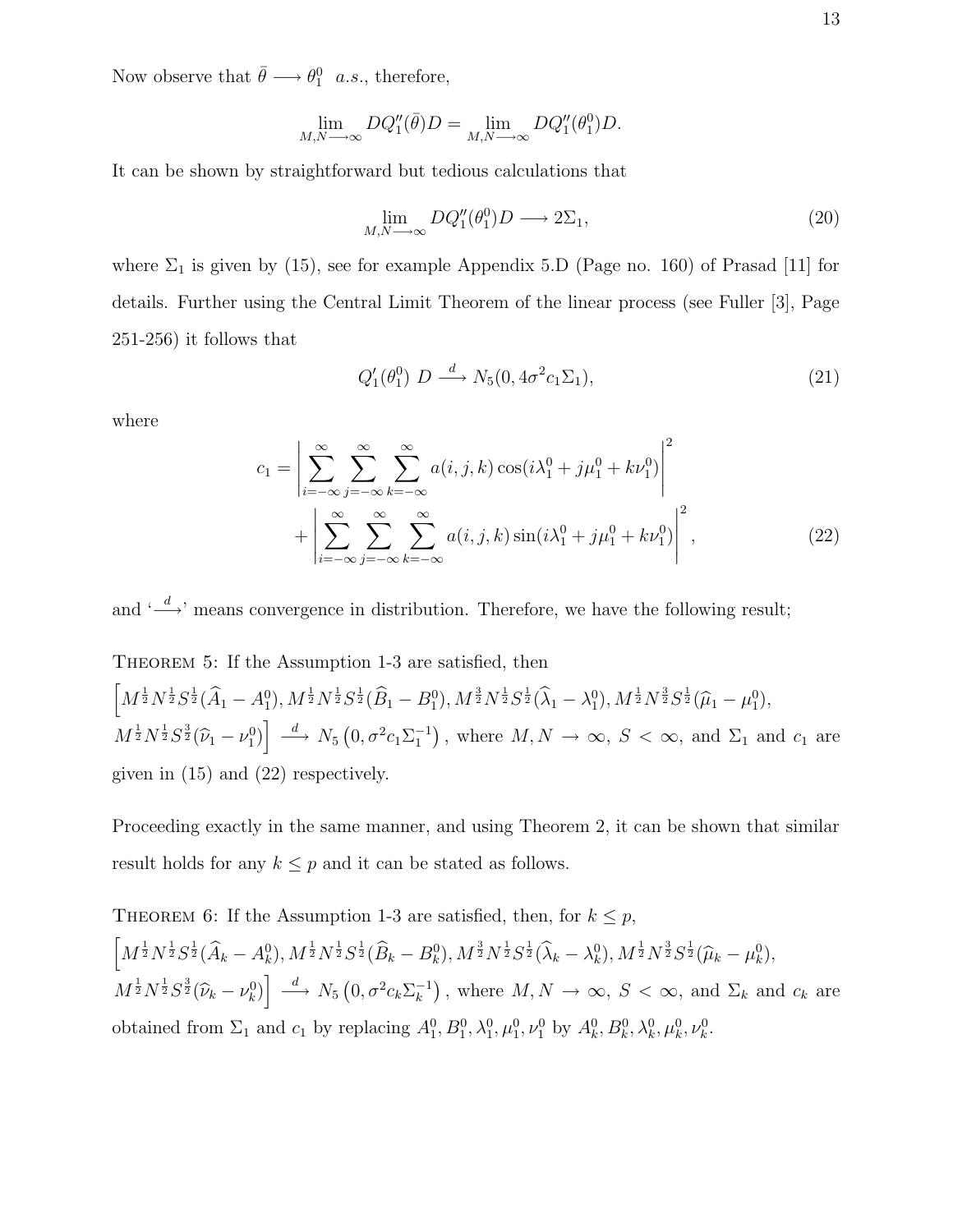## 5 Numerical Results

Here we present some numerical results to see the asymptotic behavior of the estimates for different sample sizes and different models. All the computations are performed at the Indian Institute of Technology Kanpur, using the random deviate generator RAN2 of Press et al. [12]. All the programs are written in FORTRAN-77. We have considered the following model;

$$
y(m, n, s) = \sum_{k=1}^{2} \{ A_k \cos(m\lambda_k + n\mu_k + s\nu_k) + B_k \sin(m\lambda_k + n\mu_k + s\nu_k) \} + X(m, n, s).
$$

Here  $A_1 = 10.0, B_1 = 10.0, \lambda_1 = 2.0, \mu_1 = 2.0, \nu_1 = 2.0, A_2 = 5.0, B_2 = 5.0, \lambda_2 = 1.5,$  $\mu_2 = 1.5, \nu_2 = 1.5$  and

$$
X(m, n, s) = e(m, n, s) + 0.33e(m - 1, n, s) + 0.33e(m, n - 1, s) + 0.33e(m, n, s - 1), \tag{23}
$$

where  $e(m, n, s)$  are i.i.d. normal random variables with mean zero and variance one. For each model, we considered different k values and different sample sizes. Mainly we have reported the following cases:  $k = 1, k = 2$  and  $k = 3$ , *i.e.* lower order model, exact order model and higher order model respectively. In each case we have generated the sample using the model parameters and the error structure as provided in  $(23)$ . Then for each fixed k, we estimate the model parameters using the sequential procedure provided in Section 2. At each step, 3-D optimization has been performed using the downhill simplex method as described in Press *et al.* [12]. In each step we repeat the procedure 1000 times and report the average estimates and mean squared errors for all the unknown parameters. For comparison purposes, we report the asymptotic variances also for all the estimates. The results are reported in Tables 1, 2 and 3.

Some of the points are quite clear from the table values. As the sample size increases the biases and the mean squared errors (MSEs) decrease. That verifies the consistency properties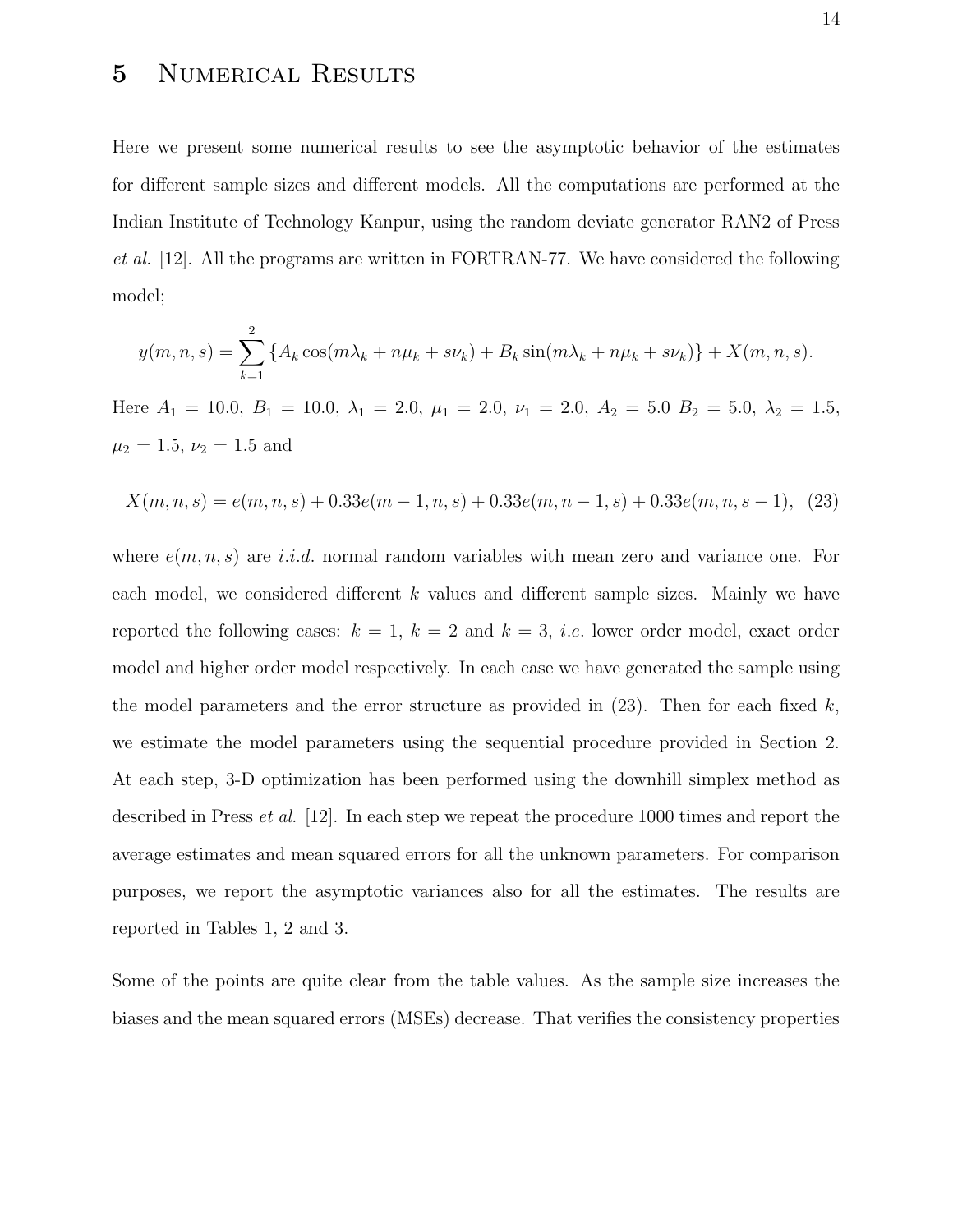|          |             | $A_1 = 10.0$    | $B_1 = 10.0$  | $\lambda_1 = 2.0$ | $\mu_1 = 2.0$ | $\nu_1 = 2.0$ |
|----------|-------------|-----------------|---------------|-------------------|---------------|---------------|
| $S=3$    | AE          | 13.8202         | 4.7191        | 1.9614            | 1.9613        | 1.9794        |
| $M = 10$ | MSE         | $(0.147E+02)$   | $0.283E+02$   | $(0.151E-02)$     | $(0.151E-02)$ | $0.530E-03$   |
| $N=10$   | <b>ASYV</b> | $0.261E-01)$    | $0.261E-01$   | $0.224E-05$       | $0.224E-05$   | $0.280E-04)$  |
| $S=3$    | AE          | 10.5653         | 9.5766        | 1.9988            | 1.9988        | 1.9953        |
| $M = 20$ | MSE         | $(0.360E + 00)$ | $0.224E + 00$ | $(0.226E-05)$     | $0.221E-05$   | $0.545E-04)$  |
| $N=20$   | <b>ASYV</b> | $0.653E-02)$    | $(0.653E-02)$ | $(0.140E-06)$     | $0.140E-06$   | $0.700E-05)$  |
| $S = 3$  | AE          | 10.0248         | 9.8697        | 1.9998            | 1.9998        | 2.0026        |
| $M = 30$ | MSE         | $0.201E-01)$    | $(0.346E-01)$ | $(0.273E-06)$     | $0.236E-06$   | $0.202E-04)$  |
| $N = 30$ | <b>ASYV</b> | $0.290E-02)$    | $0.290E-02$   | $0.277E-07$       | $0.277E-07$   | $0.311E-05)$  |

Table 1: Model 1 is considered with  $k = 1^*$ .

<sup>∗</sup> The average estimates and the MSEs are reported for each parameter. The first row represents the true parameter values. In each box corresponding to each sample size, the first row represents the average estimates, the corresponding MSEs and the asymptotic variances (ASYV) are reported below within brackets.

|          |             | $A_2 = 5.0$     | $B_2 = 5.0$   | $\lambda_2 = 1.5$ | $\mu_2 = 1.5$ | $\nu_2 = 1.5$ |
|----------|-------------|-----------------|---------------|-------------------|---------------|---------------|
| $S=3$    | AE          | 6.3076          | 1.7128        | 1.4571            | 1.4570        | 1.4707        |
| $M = 10$ | MSE         | $(0.177E+01)$   | $0.110E + 02$ | $(0.191E-02)$     | $(0.191E-02)$ | $0.159E-02)$  |
| $N=10$   | <b>ASYV</b> | $0.751E-01)$    | $0.751E-01$   | $0.258E-04)$      | $0.258E-04$   | $0.322E-03$   |
| $S=3$    | AE          | 5.0444          | 4.8795        | 1.4997            | 1.4998        | 1.4939        |
| $M = 20$ | MSE         | $(0.100E + 00)$ | $0.488E + 00$ | $(0.699E-05)$     | $0.724E-05$   | $0.178E-02$   |
| $N=20$   | <b>ASYV</b> | $(0.188E-01)$   | $(0.188E-01)$ | $(0.161E-05)$     | $0.161E-05$   | $0.805E-04)$  |
| $S=3$    | AE.         | 5.0013          | 4.9908        | 1.5000            | 1.5000        | 1.5002        |
| $M = 30$ | MSE         | $0.320E-01)$    | $(0.327E-01)$ | $(0.116E-05)$     | $0.110E-05$   | $0.931E-04)$  |
| $N = 30$ | <b>ASYV</b> | $0.835E-02$     | $0.835E-02$   | $0.318E-06$       | $0.318E-06$   | $0.358E-04$   |

Table 2: Model 1 is considered with  $k = 2^*$ .

<sup>∗</sup> The average estimates and the MSEs are reported for each parameter. The first row represents the true parameter values. In each box corresponding to each sample size, the first row represents the average estimates, the corresponding MSEs and the asymptotic variances (ASYV) are reported below within brackets.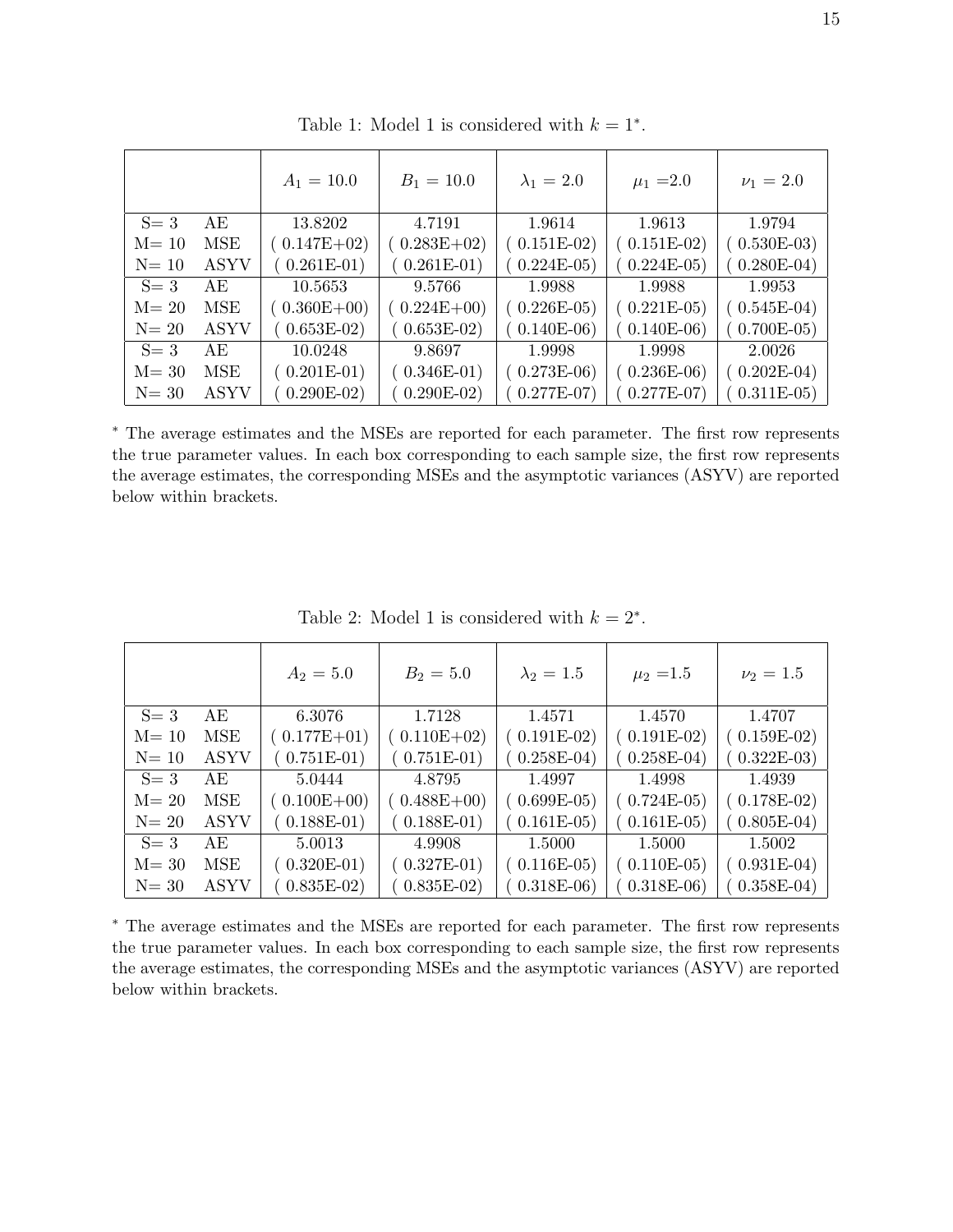|            |      | $A_3 = 0.0$    | $B_3 = 0.0$    |
|------------|------|----------------|----------------|
| $S = 3$    | AE   | $-0.834E + 00$ | $-0.892E + 00$ |
| $M,N=10$   | VAR. | $(0.260E-01)$  | $(0.358E-01)$  |
| $S = 3$    | AE   | $-0.109E-01$   | $0.703E-02$    |
| $M.N = 20$ | VAR. | $(0.111E+00)$  | $(0.749E-01)$  |
| $S=3$      | AE   | $-0.246E-02$   | $0.118E - 01$  |
| $M,N = 30$ | VAR. | $(0.376E-01)$  | $0.360E-01)$   |

Table 3: Model 1 is considered with  $k = 3^*$ .

<sup>∗</sup> The average estimates and the variances (VARs) are reported for each parameter. In each box the first row represents the true parameter values which are zeros. In each box for each sample size, the first row represents the average estimates and the corresponding variances are reported below within brackets.

of the estimates. The biases of the linear parameters are much more than the non-linear parameters as expected. The MSEs match quite well with the asymptotic variances for large sample sizes. From the table values, it is clear that the proposed sequential procedure is working quite well, when the number of component is exactly estimated, over-estimated or under-estimated.

### 6 Data Analysis

In this section we present two data analysis for illustrative purpose. One is the original color texture data which has been discussed in the introduction and it is of size  $50 \times 50$  pixels, and the other one is the synthesized texture data.

#### COLOR TEXTURE DATA:

We model the color texture in Figure  $5(a)$ , using the model in  $(1)$ . The number of components p is unknown here. We calculate the values of the periodogram function,  $I(\lambda, \mu, \nu)$ , where

$$
I(\lambda, \mu, \nu) = \left| \frac{1}{MNS} \sum_{m=1}^{M} \sum_{n=1}^{N} \sum_{s=1}^{S} y(m, n, s) e^{-i(m\lambda + n\mu + s\nu)} \right|^2,
$$
 (24)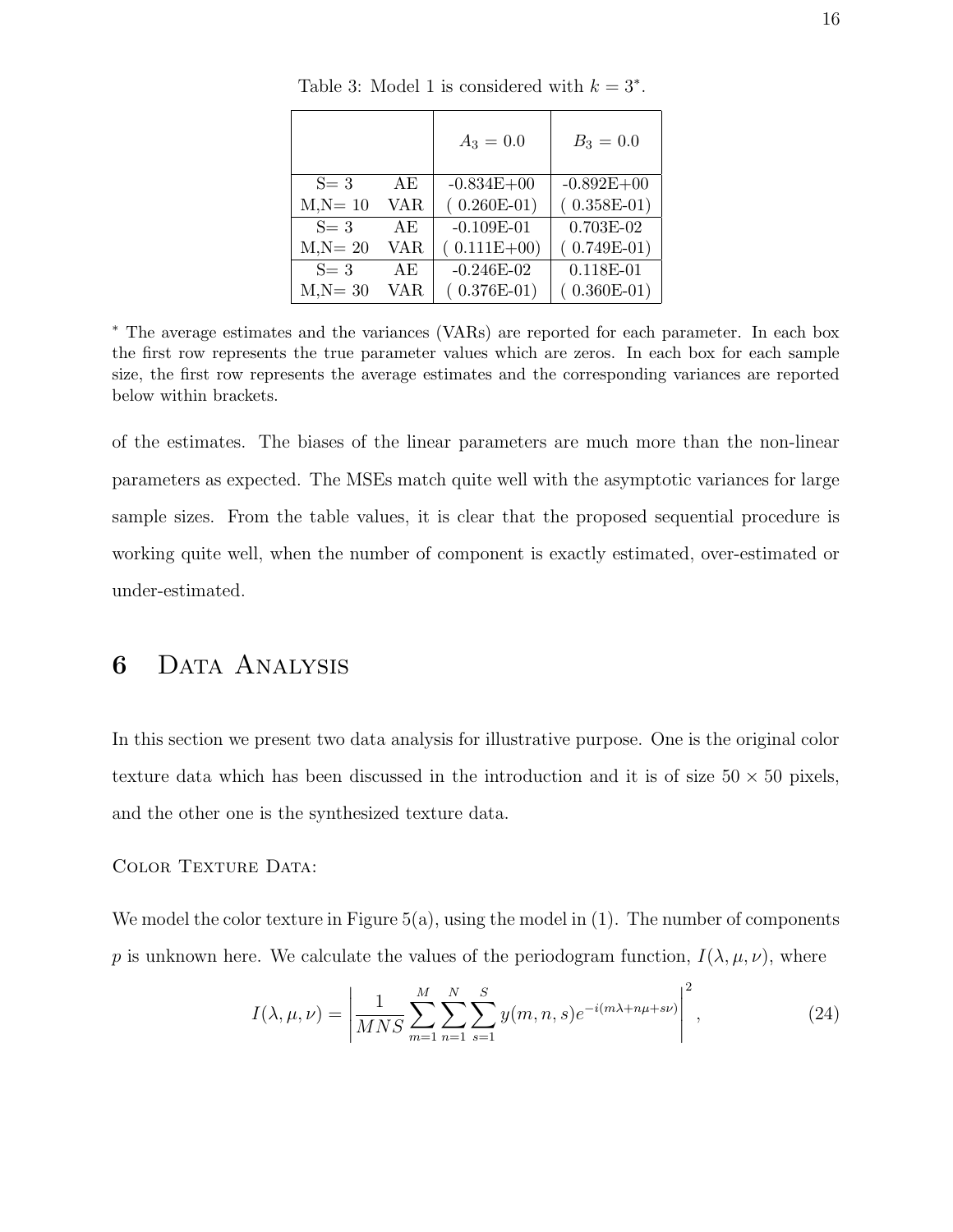at the Fourier frequencies, *i.e.*, at  $(\lambda, \mu, \nu) = \left(\frac{m}{M}\right)$  $\frac{m}{M}\pi, \frac{n}{N}$  $\frac{n}{N}\pi, \frac{s}{S}$  $(\frac{s}{S}\pi)$  for  $m = 1, ..., M - 1, n =$  $1, \ldots, N-1$  and  $s = 1, \ldots, S-1$ . Note that the true frequencies are strictly between 0 and  $\pi$ . Since  $S = 3$ , we have to compute only an  $(M - 1) \times (N - 1) \times 2$  array of periodogram values. We look for presence of sharp peaks among the calculated periodogram values to get an approximate number of sinusoidal components in the signal. Although a three dimensional matrix cannot be plotted directly, this problem is simplified by noting that we have only two layers along the third dimension. We can plot the two layers, each of size  $(M-1) \times (N-1)$ and look at them simultaneously for presence of sharp peaks. We have plotted the two layers periodogram of the original texture for  $\nu = \frac{\pi}{3}$  $\frac{\pi}{3}$  and  $\nu = \frac{2\pi}{3}$  $\frac{2\pi}{3}$  in Figure 2 and Figure 3, respectively. Here the second figure does not show many peaks, that is, there are not many



Figure 2: Periodogram of Original Texture (Layer 1)

components for which  $\nu = \frac{2\pi}{3}$  $\frac{2\pi}{3}$ . In the first layer of the periodogram, there are not only several dominant peaks but also several other smaller peaks. Therefore, it is very difficult to decide the number of components from the peaks of the periodogram values. It would be better to look at some other criteria for choosing the number of components. We have fitted the model sequentially for  $k = 1, \ldots, 200$  and use the BIC to estimate p. In this case under the assumptions of *i.i.d.* errors (due to the computational difficulties involved) the  $BIC$  takes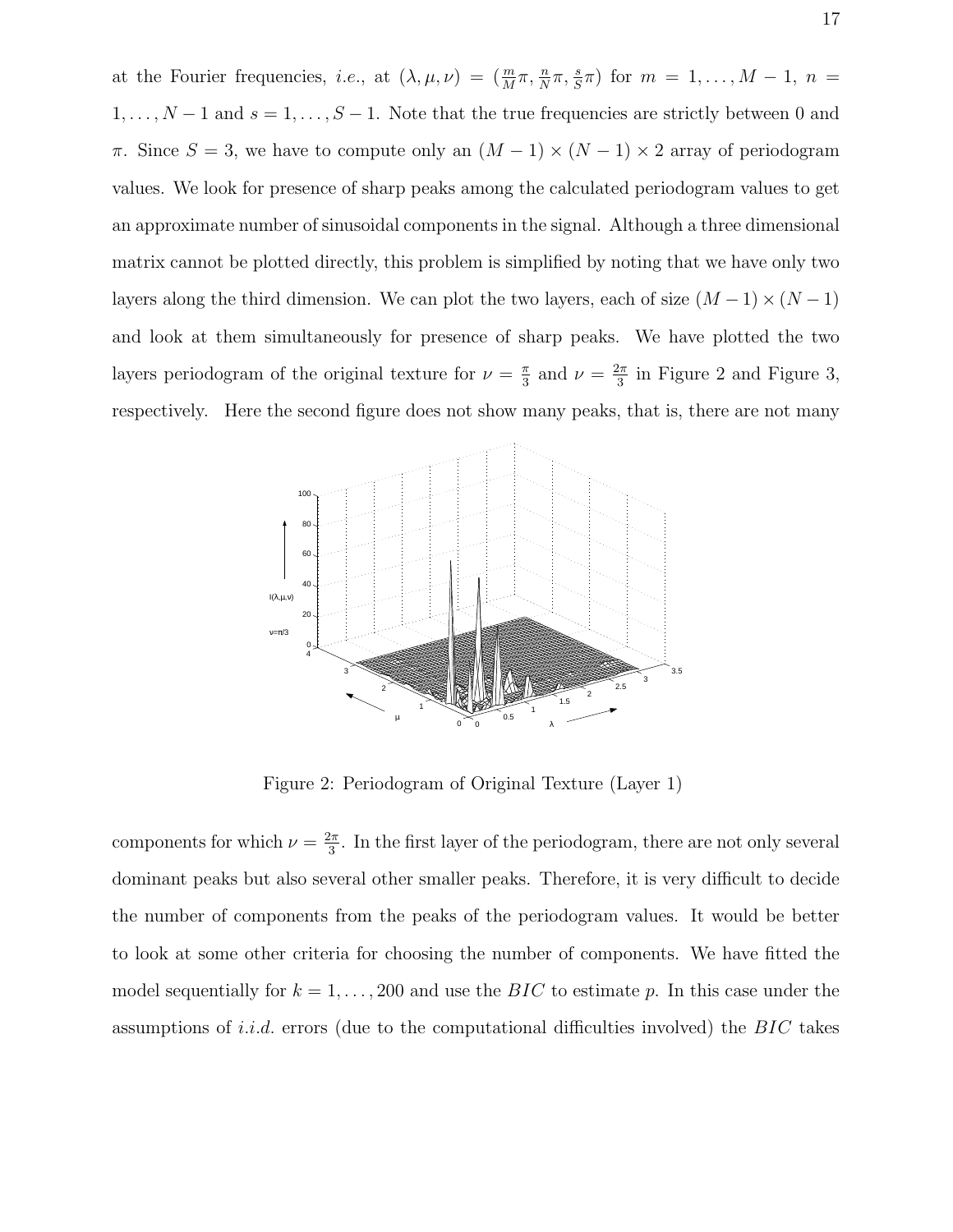the following form;

$$
BIC(k) = (MNS)\ln\hat{\sigma}_k^2 + \frac{1}{2}(5k+1)\ln(MNS),
$$
\n(25)

where  $\sigma^2_k$  is the innovations variance, when the number of components is k. In this case the number of parameters to be estimated is  $5k + 1$ . We plot the  $BIC(k)$  as a function of k in Figure 4. It is observed that for  $k = 66$ ,  $BIC(k)$  gives the minimum value, therefore in this case the estimate of p, say  $\hat{p} = 66$ . We have fitted the model (1) with  $p = 66$  to the texture data. We estimate the parameters sequentially as proposed in Section 2. The initial estimates are the periodogram estimates obtained by maximizing the periodogram function in (24). The original texture, initial estimated texture obtained by maximizing periodogram and the final estimated textures obtained by the method proposed in Section 2, are plotted in Figure 5. The final estimated texture is observed to match the original texture reasonably well.

It may be noticed that it was possible to fit such a large order model, because the components are estimated sequentially, otherwise it would have been a much difficult task to estimate all the parameters simultaneously.



Figure 3: Periodogram of Original Texture (Layer 2)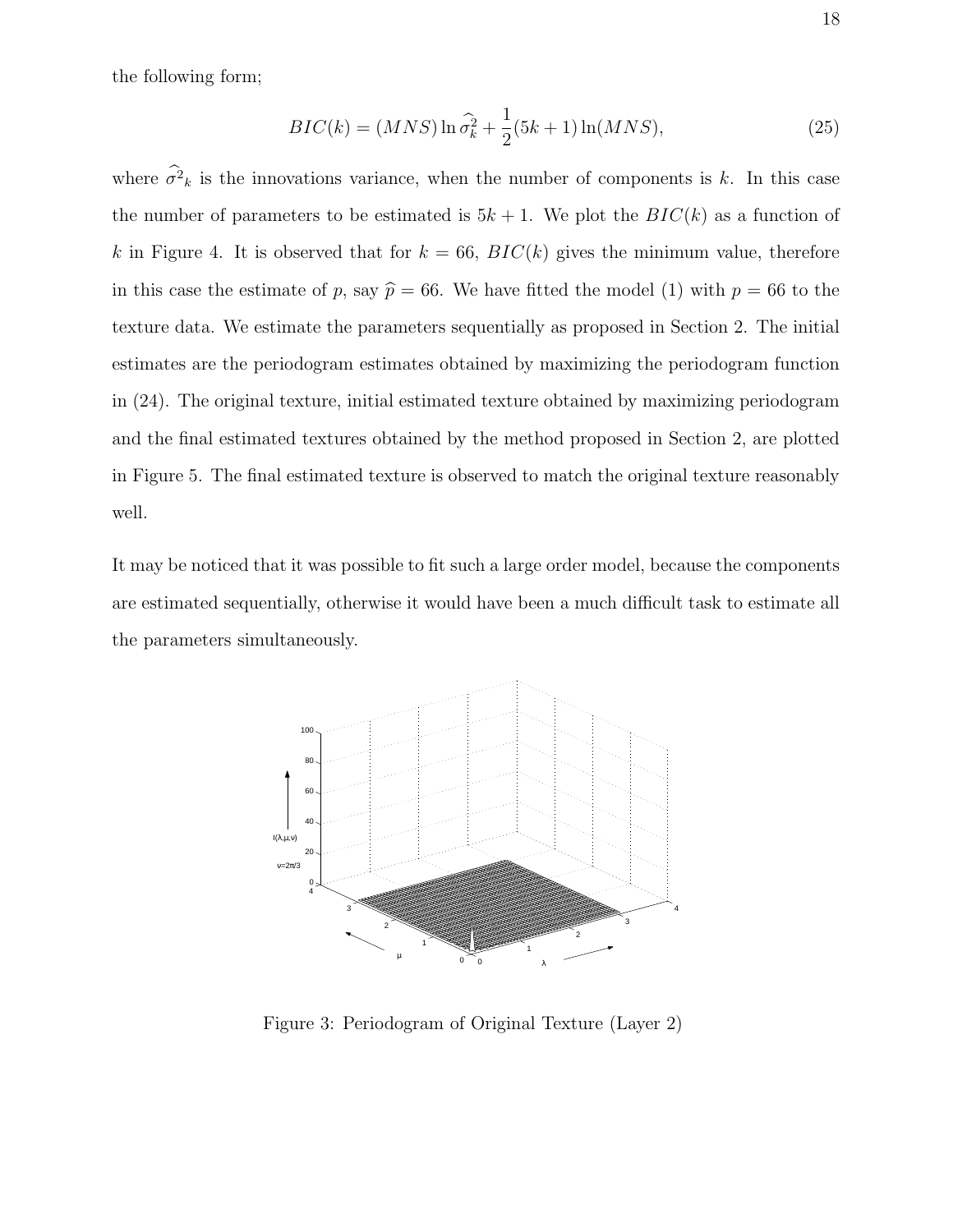

Figure 4: BIC plot for the Original Texture



(a) Original Texture (b) Initial Estimated Texture

(c) Final Estimated Texture

Figure 5: Original, Initial Estimated and Final Estimated Textures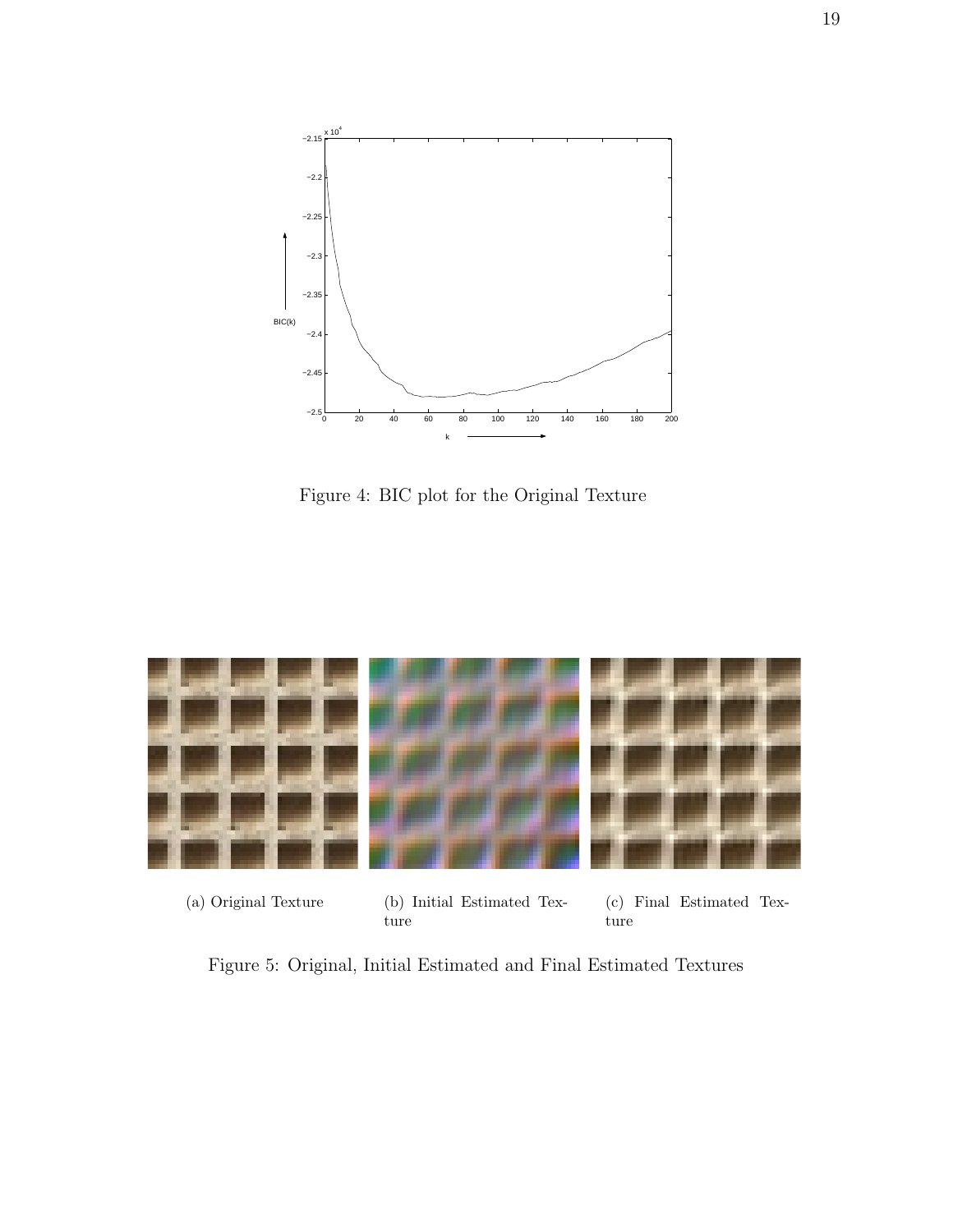

Figure 6: Synthesized Textures

Synthesized Data: Now we analyze a synthesized data obtained from the model in (1). We have take the parameter values as;

$$
\begin{array}{lllll}\nA_1^0 = 10.0, & B_1^0 = 10.0, & \lambda_1^0 = 2.0, & \mu_1^0 = 2.0, & \nu_1^0 = 2.0 \\
A_2^0 = 5.0, & B_2^0 = 5.0, & \lambda_2^0 = 1.5, & \mu_2^0 = 1.5, & \nu_2^0 = 1.5,\n\end{array}
$$

and  $M = N = 50$ . The error structure is the following;

$$
X(m, n, s) = e(m, n, s) + 0.33e(m - 1, n, s) + 0.33e(m, n - 1, s) + 0.33e(m, n, s - 1)
$$

Here  $e(m, n, s)$ s are *i.i.d.* normal random variables with mean 0 and variance 10. The noisy color texture is plotted in Figure 6(b), when the original texture (without the noisy component  $X(m, n)$ , is plotted in Figure 6(a). Our problem is to extract the original texture Figure 6(a) from the noisy texture Figure 6(b).

We have used the sequential procedure to estimate the unknown parameters and obtained the following estimates

$$
\widehat{A}_1 = 10.0307
$$
,  $\widehat{B}_1 = 10.1660$ ,  $\widehat{\lambda}_1 = 2.0004$ ,  $\widehat{\mu}_1 = 2.0002$ ,  $\widehat{\nu}_1 = 1.9933$   
\n $\widehat{A}_2 = 5.1458$ ,  $\widehat{B}_2 = 4.7853$ ,  $\widehat{\lambda}_2 = 1.5001$ ,  $\widehat{\mu}_2 = 1.4976$ ,  $\widehat{\nu}_2 = 1.5125$ .

Based on the above estimates, the estimated texture is plotted in Figure  $6(c)$ . Figures  $6(a)$ and 6(c) match quite well.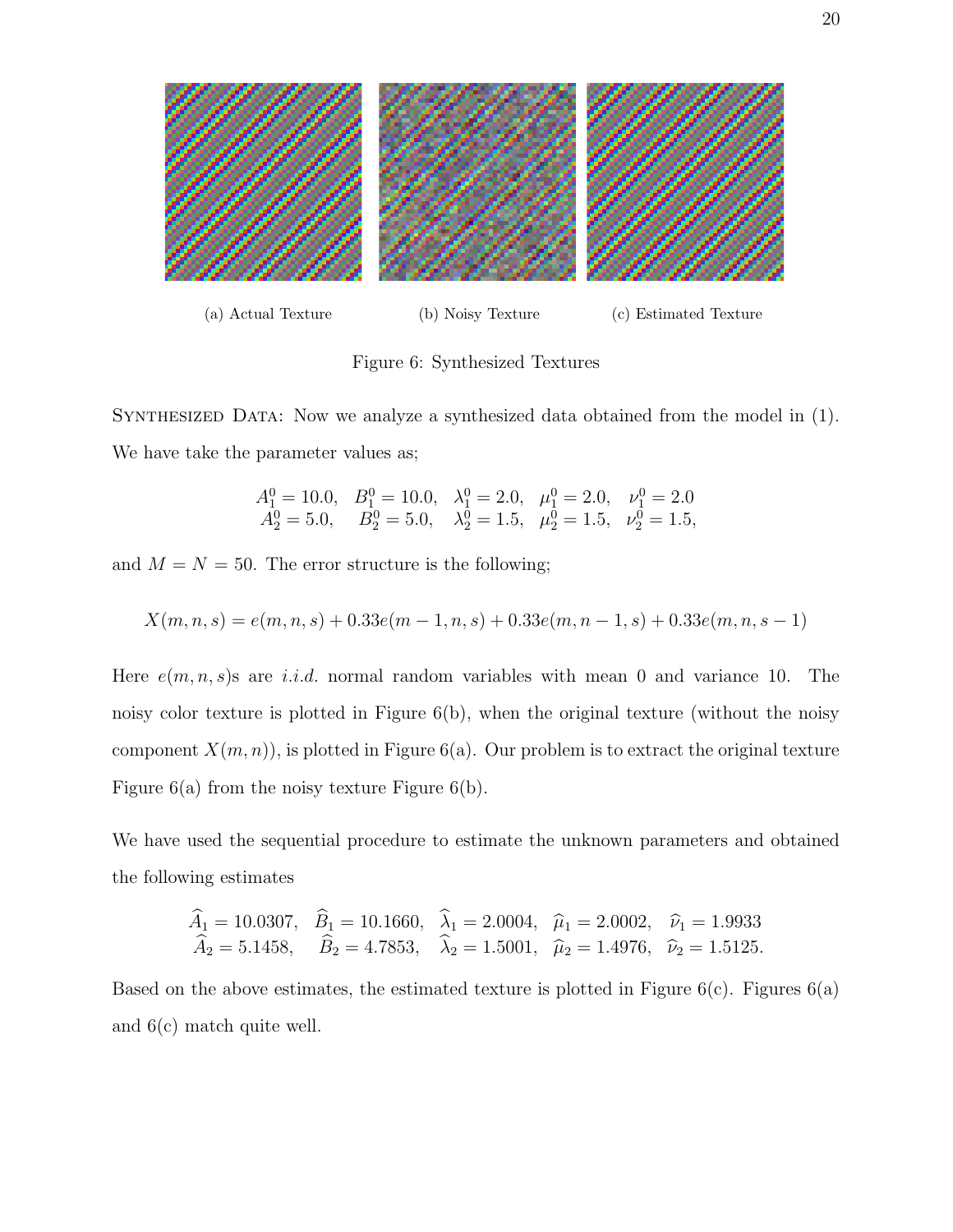### 7 Conclusions

In this paper we have provided a sequential estimation procedure to estimate the unknown parameters of the 3-D sinusoidal model. Although, the least squares estimators are the most efficient estimators, but finding the least squares estimators is a challenging problem. Numerically, it is well known to be a difficult problem, particularly when the number of components is very high. For example, if  $p = 66$ , as we have observed in the color texture data, then to find the least squares estimators, we need to use a  $66 \times 3$  dimensional optimization procedure, which is not very easy to implement. On the other hand in our proposed sequential procedure, we need to solve 66, 3-D optimization procedures. It is observed that our proposed sequential procedure at each stage produces efficient estimators which are asymptotically equivalent to the least squares estimators. Since at each stage we need to use only a three-dimensional optimization procedure, therefore our method is very easy to implement and it is observed that its performance is also quite satisfactory.

### Acknowledgements

The authors would like to thank two referees for their helpful suggestions which had improved the earlier version of the paper. Part of this work of the second author has been supported by a grant from the Department of Science and Technology, Government of India.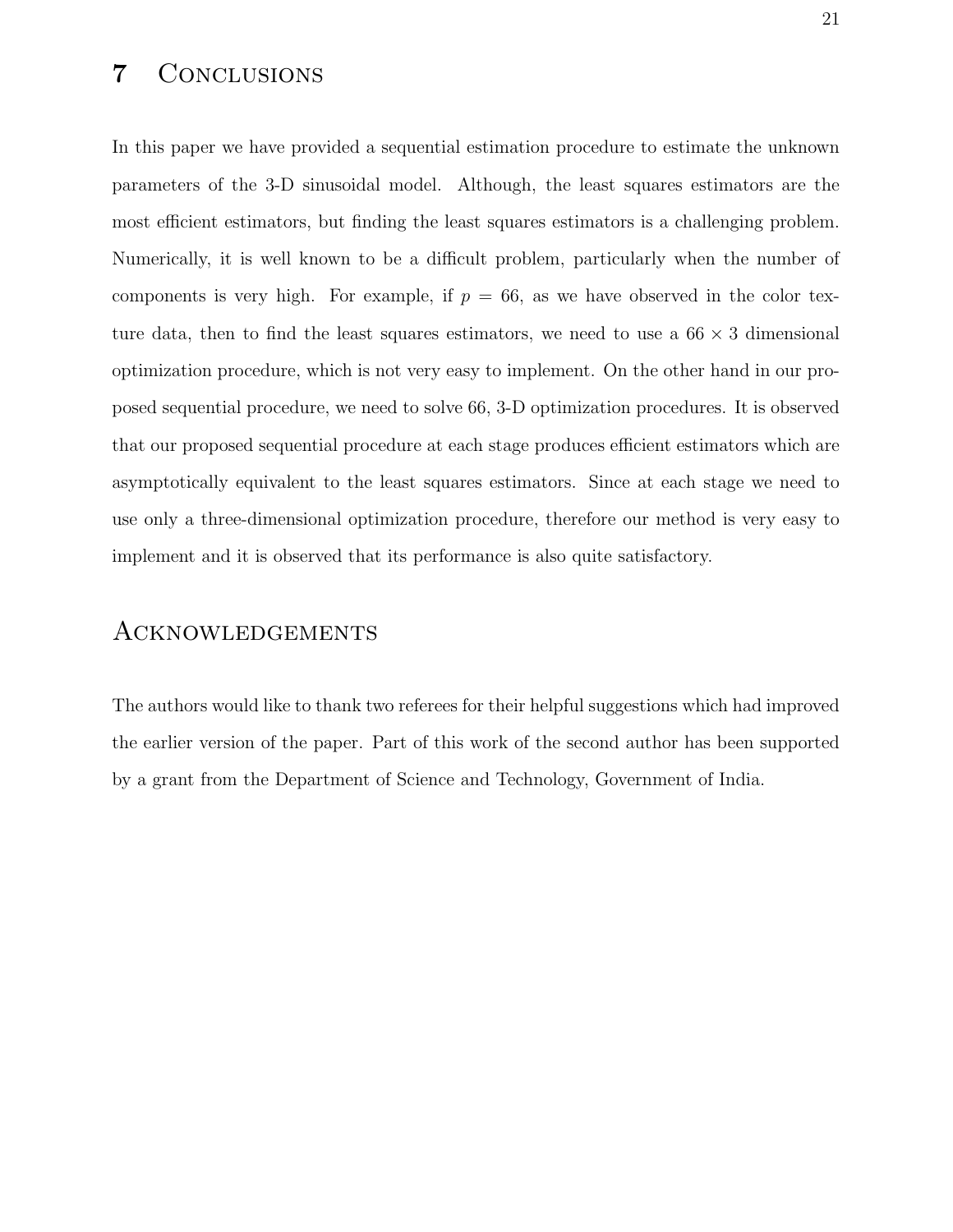## Appendix 1:

# EXPRESSIONS OF  $\widehat{A}(\lambda, \mu, \nu)$ ,  $\widehat{B}(\lambda, \mu, \nu)$

Consider the following  $MNS \times 2$  matrix

$$
Z = \begin{bmatrix} \cos(\lambda + \mu + \nu) & \sin(\lambda + \mu + \nu) \\ \cos(\lambda + \mu + 2\nu) & \sin(\lambda + \mu + 2\nu) \\ \vdots & \vdots \\ \cos(\lambda + \mu + S\nu) & \sin(\lambda + \mu + S\nu) \\ \cos(\lambda + 2\mu + \nu) & \sin(\lambda + 2\mu + \nu) \\ \cos(\lambda + 2\mu + 2\nu) & \sin(\lambda + 2\mu + 2\nu) \\ \vdots & \vdots \\ \cos(\lambda + 2\mu + S\nu) & \sin(\lambda + 2\mu + S\nu) \\ \vdots & \vdots \\ \cos(\lambda + N\mu + \nu) & \sin(\lambda + N\mu + \nu) \\ \vdots & \vdots & \vdots \\ \cos(\lambda + N\mu + S\nu) & \sin(\lambda + N\mu + S\nu) \\ \vdots & \vdots & \vdots \\ \cos(M\lambda + N\mu + S\nu) & \sin(M\lambda + N\mu + S\nu) \end{bmatrix}
$$

and the  $MNS \times 1$  vector of observations

 $Y = [y(1, 1, 1), y(1, 1, 2), \ldots, y(1, 1, S), y(1, 2, 1), y(1, 2, 2), \ldots, y(1, 2, S), y(1, N, 1), y(1, N, 2),$  $\ldots, y(1, N, S), \ldots, y(M, N, S)$ '.

Then the estimates are given by,

$$
\begin{bmatrix}\n\widehat{A}(\lambda,\mu,\nu) \\
\widehat{B}(\lambda,\mu,\nu)\n\end{bmatrix} = (Z'Z)^{-1}Z'Y.
$$

## Appendix 2:

PROOF OF LEMMA 1

$$
\sup_{\alpha,\beta,\gamma} \left| \frac{1}{MN} \sum_{m=1}^{M} \sum_{n=1}^{N} \sum_{s=1}^{S} X(m,n,s) e^{i(m\alpha + n\beta + s\gamma)} \right|
$$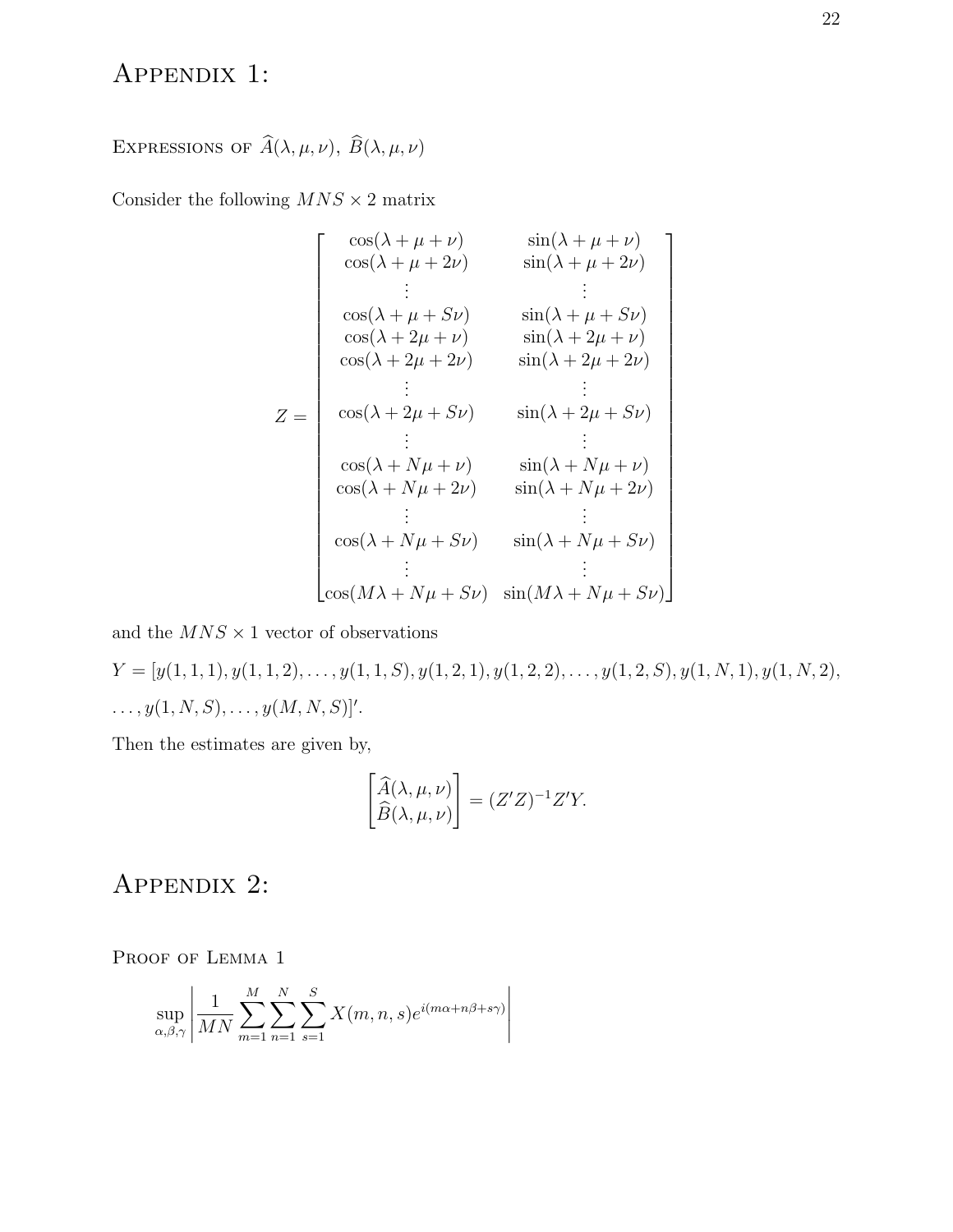$$
= \sup_{\alpha,\beta,\gamma} \left| \frac{1}{MN} \sum_{m=1}^{M} \sum_{n=1}^{N} X(m,n,1) e^{i(m\alpha+n\beta)} \cdot e^{i\gamma} + X(m,n,2) e^{i(m\alpha+n\beta)} \cdot e^{i2\gamma} + \dots \right|
$$
  
 
$$
\dots + X(m,n,S) e^{i(m\alpha+n\beta)} \cdot e^{iS\gamma} \right|
$$
  

$$
\leq \sup_{\alpha,\beta} \left| \frac{1}{MN} \sum_{m=1}^{M} \sum_{n=1}^{N} X(m,n,1) e^{i(m\alpha+n\beta)} \right| + \sup_{\alpha,\beta} \left| \frac{1}{MN} \sum_{m=1}^{M} \sum_{n=1}^{N} X(m,n,2) e^{i(m\alpha+n\beta)} \right|
$$
  

$$
\dots \sup_{\alpha,\beta} \left| \frac{1}{MN} \sum_{m=1}^{M} \sum_{n=1}^{N} X(m,n,S) e^{i(m\alpha+n\beta)} \right|.
$$

Since each term goes to zero a.s., see Kundu and Nandi [9], the result follows.

## Appendix 3:

#### PROOF OF  $(11)$

Let us denote the dummy variable  $\theta$  by  $\theta_1$ . It enough to prove (11) for  $p = 2$ .

$$
f(\theta_1) = \frac{1}{MN} \sum_{m=1}^{M} \sum_{n=1}^{N} \sum_{s=1}^{S} \{A_1^0 \cos(m\lambda_1^0 + n\mu_1^0 + s\nu_1^0) + B_1^0 \sin(m\lambda_1^0 + n\mu_1^0 + s\nu_1^0) - A_1 \cos(m\lambda_1 + n\mu_1 + s\nu_1) - B_1 \sin(m\lambda_1 + n\mu_1 + s\nu_1)\}\}+ \frac{2}{MNS} \sum_{m=1}^{M} \sum_{n=1}^{N} \sum_{s=1}^{S} \{A_1^0 \cos(m\lambda_1^0 + n\mu_1^0 + s\nu_1^0) + B_1^0 \sin(m\lambda_1^0 + n\mu_1^0 + s\nu_1^0) - A_1 \cos(m\lambda_1 + n\mu_1 + s\nu_1) - B_1 \sin(m\lambda_1 + n\mu_1 + s\nu_1)\}\times \{A_2^0 \cos(m\lambda_2^0 + n\mu_2^0 + s\nu_2^0) + B_2^0 \sin(m\lambda_2^0 + n\mu_2^0 + s\nu_2^0)\}\
$$

We want to prove that

$$
\liminf_{\theta_1 \in S_c} f(\theta_1) > 0 \text{ a.s.}
$$
\n(26)

Proving the above is equivalent to proving it separately with  $S_c$  replaced by  $A_c$ ,  $B_c$ ,  $\Lambda_c$ ,  $M_c$ and  $\mathcal{N}_c$  where

$$
A_c = \{ \theta : \theta = (A_1, B_1, \lambda_1, \mu_1, \nu_1); |A_1 - A_1^0| \ge c \}
$$

 $\blacksquare$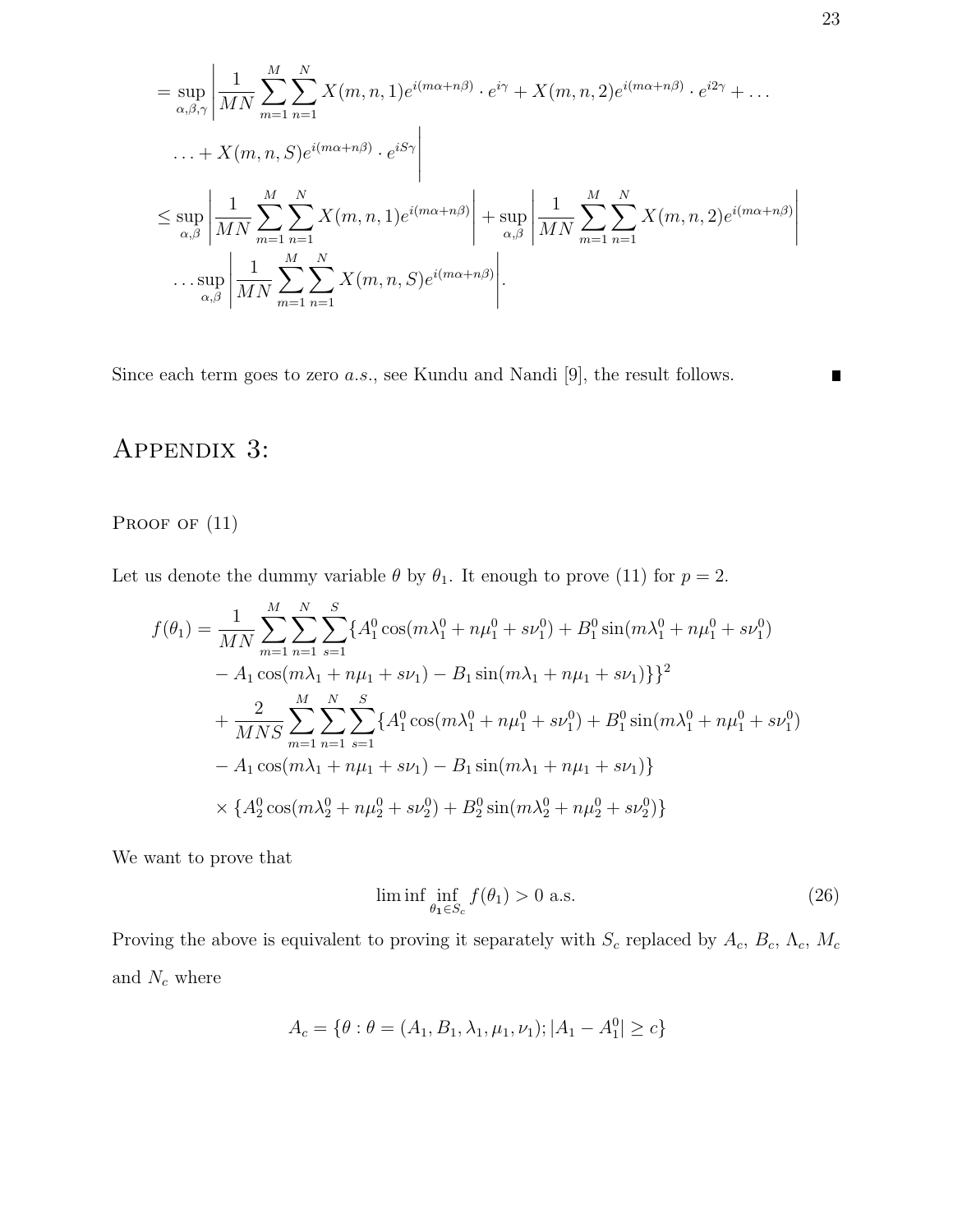$$
B_c = \{ \theta : \theta = (A_1, B_1, \lambda_1, \mu_1, \nu_1); |B_1 - B_1^0| \ge c \}
$$
  

$$
\Lambda_c = \{ \theta : \theta = (A_1, B_1, \lambda_1, \mu_1, \nu_1); |\lambda_1 - \lambda_1^0| \ge c \}
$$
  

$$
M_c = \{ \theta : \theta = (A_1, B_1, \lambda_1, \mu_1, \nu_1); |\mu_1 - \mu_1^0| \ge c \}
$$
  

$$
N_c = \{ \theta : \theta = (A_1, B_1, \lambda_1, \mu_1, \nu_1); |\nu_1 - \nu_1^0| \ge c \}
$$

The set  $A_c$  can be subdivided into the following mutually exclusive and exhaustive sets:

$$
\Omega_A^1 = \{ \theta = (A_1, B_1, \lambda_1, \mu_1, \nu_1); \lambda_1 = \lambda_1^0, \mu_1 = \mu_1^0, \nu_1 = \nu_1^0, |A_1 - A_1^0| \ge c \}
$$
\n
$$
\Omega_A^2 = \{ \theta = (A_1, B_1, \lambda_1, \mu_1, \nu_1); \lambda_1 = \lambda_1^0, \mu_1 = \mu_1^0, \nu_1 \neq \nu_1^0, |A_1 - A_1^0| \ge c \}
$$
\n
$$
\Omega_A^3 = \{ \theta = (A_1, B_1, \lambda_1, \mu_1, \nu_1); \lambda_1 = \lambda_1^0, \mu_1 \neq \mu_1^0, |A_1 - A_1^0| \ge c \}
$$
\n
$$
\Omega_A^4 = \{ \theta = (A_1, B_1, \lambda_1, \mu_1, \nu_1); \lambda_1 = \lambda_2^0, \mu_1 = \mu_2^0, \nu_1 = \nu_2^0, A_1 = A_2^0, B_1 = B_2^0, |A_1 - A_1^0| \ge c \}
$$
\n
$$
\Omega_A^5 = \{ \theta = (A_1, B_1, \lambda_1, \mu_1, \nu_1); \lambda_1 = \lambda_2^0, \mu_1 = \mu_2^0, \nu_1 = \nu_2^0, A_1 = A_2^0, B_1 \neq B_2^0, |A_1 - A_1^0| \ge c \}
$$
\n
$$
\Omega_A^7 = \{ \theta = (A_1, B_1, \lambda_1, \mu_1, \nu_1); \lambda_1 = \lambda_2^0, \mu_1 = \mu_2^0, \nu_1 = \nu_2^0, A_1 \neq A_2^0, B_1 = B_2^0, |A_1 - A_1^0| \ge c \}
$$
\n
$$
\Omega_A^7 = \{ \theta = (A_1, B_1, \lambda_1, \mu_1, \nu_1); \lambda_1 = \lambda_2^0, \mu_1 = \mu_2^0, \nu_1 = \nu_2^0, A_1 \neq A_2^0, B_1 \neq B_2^0, |A_1 - A_1^0| \ge c \}
$$
\n
$$
\Omega_A^8 = \{ \theta = (A_1
$$

See Appendix 3.C of Prasad [11] for details. Note that the main idea about dividing the set  $A_c$  is to consider all possibilities of the rest of the parameters when  $|A_1 - A_1^0| \ge c$ . Similarly for the other sets also.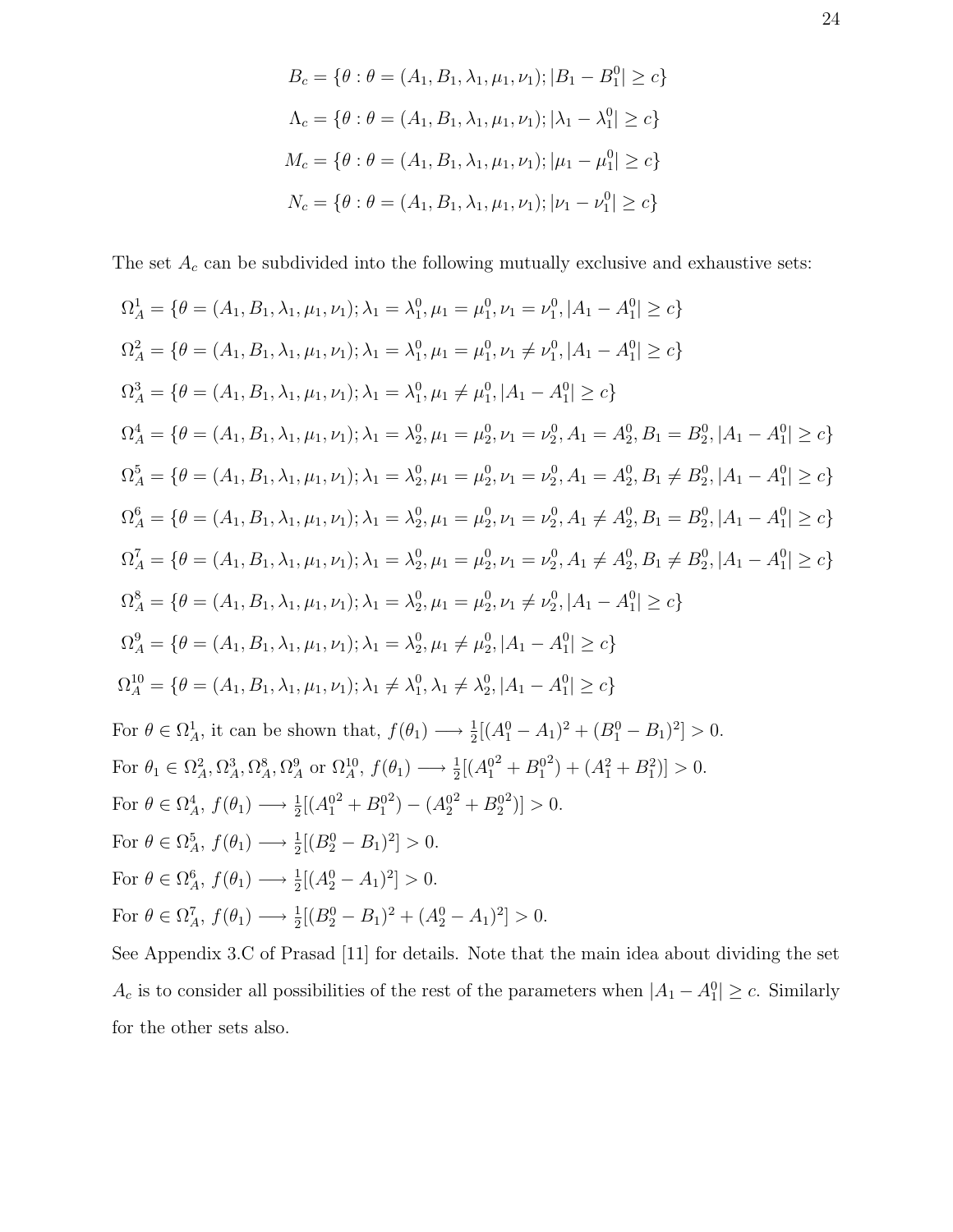The set  $B_c$ ,  $\Lambda_c$ ,  $M_c$  and  $N_c$  can be similarly broken down into smaller subsets as  $A_c$  above and it can be shown separately for each of the above subsets that  $f(\theta_1) > 0$  as  $M, N \to \infty$ .

## References

- [1] Bansal, N.K., Hamedani, G.G. and Zhang, H. (1999), "Non-linear regression with multidimensional indices", Statistics and Probability Letters, vol. 45, 175 - 186.
- [2] Francos, J.M., Meiri, A.Z. and Porat, B. (1993), "A united texture model based on 2-D Wald like decomposition", IEEE Transactions on Signal Processing, vol. 41, 2665 - 2678.
- [3] Fuller, W. A. (1976), Introduction to Statistical Time Series, John Wiley and Sons, New York.
- [4] Hannan, E. J. (1971), "Non-linear time series regression", Jour. Appl. Prob., Vol. 8, 767-780.
- [5] Kay, S.M. (1988), Modern Spectral Estimation: Theory and Applications, Prentice Hall,
- [6] Kundu, D. (1997), "Asymptotic properties of the least squares estimators of sinusoidal signals", Statistics, 30, 221-238.
- [7] Kundu, D. (2002), "Estimating parameters of sinusoidal frequency; some recent developments", National Academy of Sciences Letters, vol. 25, 53-73, 2002.
- [8] Kundu D. and Gupta R. D. (1998) , "Asymptotic properties of the least squares estimators of a two dimensional model", Metrika, vol. 48, 8397.
- [9] Kundu, D. and Nandi, S. (2003), "Determination of discrete spectrum in a random field", Statistica Neerlandica, vol. 57, 258 - 283.